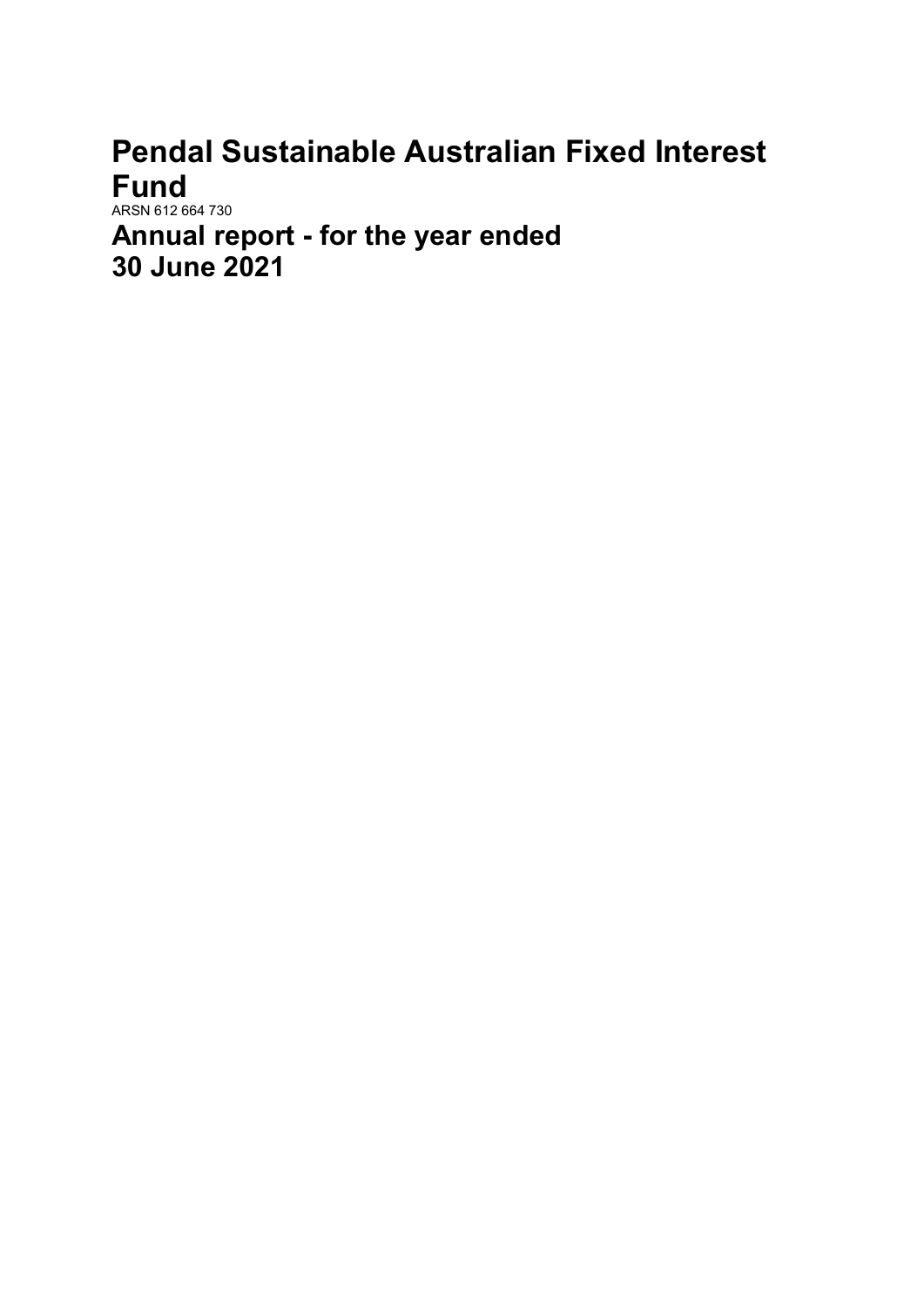# Pendal Sustainable Australian Fixed Interest Fund

## ARSN 612 664 730 Annual report - for the year ended 30 June 2021

| Contents                                                                                             | Page           |
|------------------------------------------------------------------------------------------------------|----------------|
| Directors' report                                                                                    | $\overline{2}$ |
| Auditor's independence declaration                                                                   | 5              |
| Statement of comprehensive income                                                                    | 6              |
| Balance sheet                                                                                        | 7              |
| Statement of changes in equity                                                                       | 8              |
| Statement of cash flows                                                                              | 9              |
| Notes to the financial statements                                                                    | 10             |
| Directors' declaration                                                                               | 31             |
| Independent auditor's report to the unitholders of Pendal Sustainable Australian Fixed Interest Fund | 32             |

These financial statements cover Pendal Sustainable Australian Fixed Interest Fund as an individual entity.

The Responsible Entity of Pendal Sustainable Australian Fixed Interest Fund is Pendal Fund Services Limited (ABN 13 161 249 332). The Responsible Entity's registered office is Level 14, The Chifley Tower, 2 Chifley Square, Sydney, NSW 2000.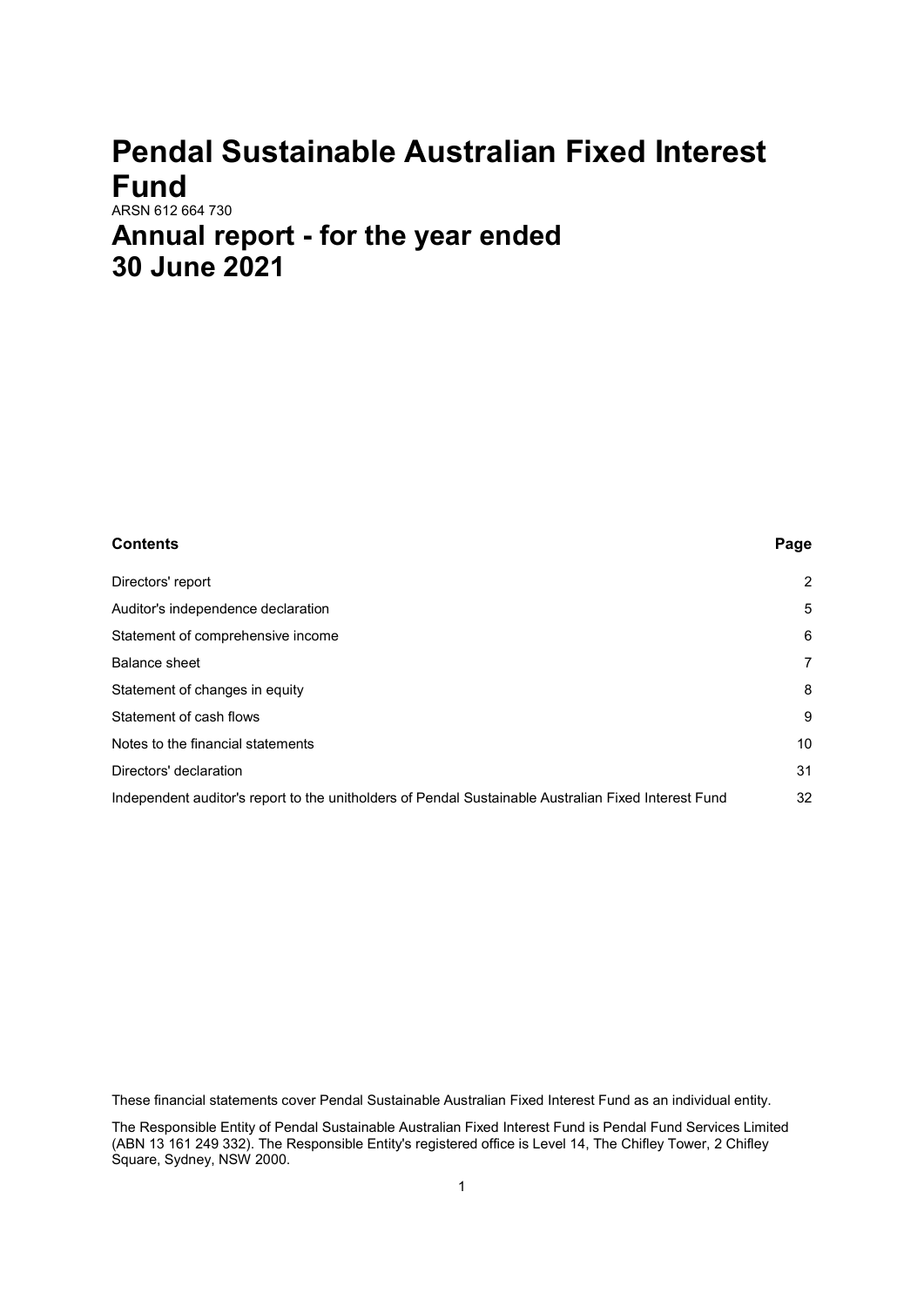### Directors' report

The directors of Pendal Fund Services Limited, the Responsible Entity of the Pendal Sustainable Australian Fixed Interest Fund ("the Fund"), present their report together with the Fund's financial statements for the year ended 30 June 2021.

### Principal activities

During the year, the Fund continued to invest in fixed interest securities, unlisted unit trusts (including cash management trusts) and derivatives in accordance with the provisions of the governing documents.

The Fund did not have any employees during the year.

There were no significant changes in the nature of the Fund's activities during the year.

#### **Directors**

The following persons held office as directors of Pendal Fund Services Limited during the year or since the end of the year and up to the date of this report:

Richard Brandweiner (appointed 6 March 2019) Justin Howell (appointed 7 May 2018) Anthony Serhan (appointed 6 December 2019) Cameron Williamson (appointed 15 November 2012)

#### Review and results of operations

During the year, the Fund ceased its majority holdings of Regnan Credit Impact Trust ("Trust") as a result of applications by other unitholders in the Trust.

The directors and management continue to assess the potential financial and other impacts to the Fund of the actions taken to address the coronavirus (COVID-19) global pandemic. The severity and length of the global pandemic and the depth and duration of the associated effects on economic and business activity and on investment markets has impacted investment outcomes and increased volatility in investment performance during the year.

There have been no other significant changes to the Fund's operations since the previous financial year. The Fund continued to invest in accordance with the investment objectives and guidelines as set out in the governing documents of the Fund and the provisions of the Fund's Constitution.

The performance of the Fund, as represented by the results of its operations, was as follows:

|                                         | Year ended      |                 |
|-----------------------------------------|-----------------|-----------------|
|                                         | 30 June<br>2021 | 30 June<br>2020 |
| Operating profit/(loss) (\$'000)        | 781             | 10,625          |
|                                         |                 |                 |
| <b>Distributions</b>                    |                 |                 |
| Distributions paid and payable (\$'000) | 3,072           | 12,624          |
| Distributions (cents per unit)          | 0.935           | 6.874           |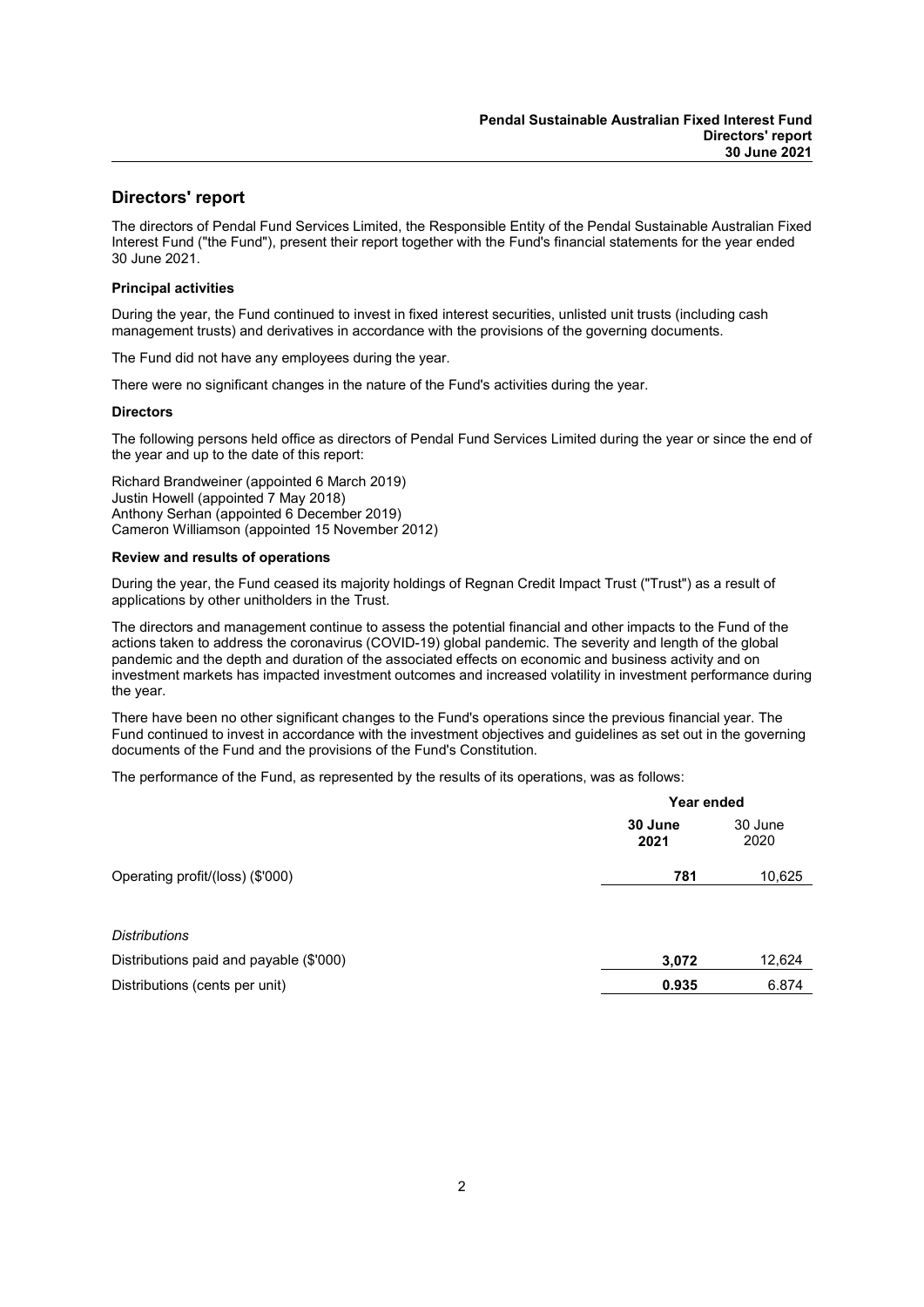### Directors' report (continued)

The key differences, if any, between net assets for unit pricing purposes and net assets as reported in the financial statements prepared under Australian Accounting Standards have been outlined below:

|                                                | As at                              |         |
|------------------------------------------------|------------------------------------|---------|
|                                                | 30 June<br>30 June<br>2020<br>2021 |         |
|                                                | \$'000                             | \$'000  |
| Redemption value of outstanding units          | 420,691                            | 189,918 |
| Adjustment for differences in valuation inputs | 425                                | 190     |
| Net assets attributable to unitholders         | 421,116                            | 190,108 |

### Significant changes in the state of affairs

Other than as noted in this report, in the opinion of the directors, there were no significant changes in the state of affairs of the Fund that occurred during the financial year.

#### Matters subsequent to the end of the financial year

No matter or circumstance has arisen since 30 June 2021 that has significantly affected, or may significantly affect:

- (i) the operations of the Fund in future financial years, or
- (ii) the results of those operations in future financial years, or
- (iii) the state of affairs of the Fund in future financial years.

#### Likely developments and expected results of operations

The Fund will continue to be managed in accordance with the investment objectives and guidelines as set out in the governing documents of the Fund and in accordance with the provisions of the Fund's Constitution.

The results of the Fund's operations will be affected by a number of factors, including the performance of investment markets in which the Fund invests. Investment performance is not guaranteed and future returns may differ from past returns. As investment conditions change over time, past returns should not be used to predict future returns.

#### Indemnity and insurance of officers

No insurance premiums are paid for out of the assets of the Fund for insurance cover provided to the officers of the Responsible Entity.

#### Indemnity of auditors

The auditors of the Fund are in no way indemnified out of the assets of the Fund.

#### Fees paid to and interests held in the Fund by the Responsible Entity or its associates

Fees paid to the Responsible Entity and its associates out of Fund property during the year are disclosed in note 13 to the financial statements.

No fees were paid out of Fund property directly to the directors of the Responsible Entity during the year.

The number of interests in the Fund held by the Responsible Entity or its associates as at the end of the financial year are disclosed in note 13 to the financial statements.

#### Interests in the Fund

The movement in units on issue in the Fund during the year is disclosed in note 7 to the financial statements.

The value of the Fund's assets and liabilities is disclosed in the balance sheet and derived using the basis set out in note 2 to the financial statements.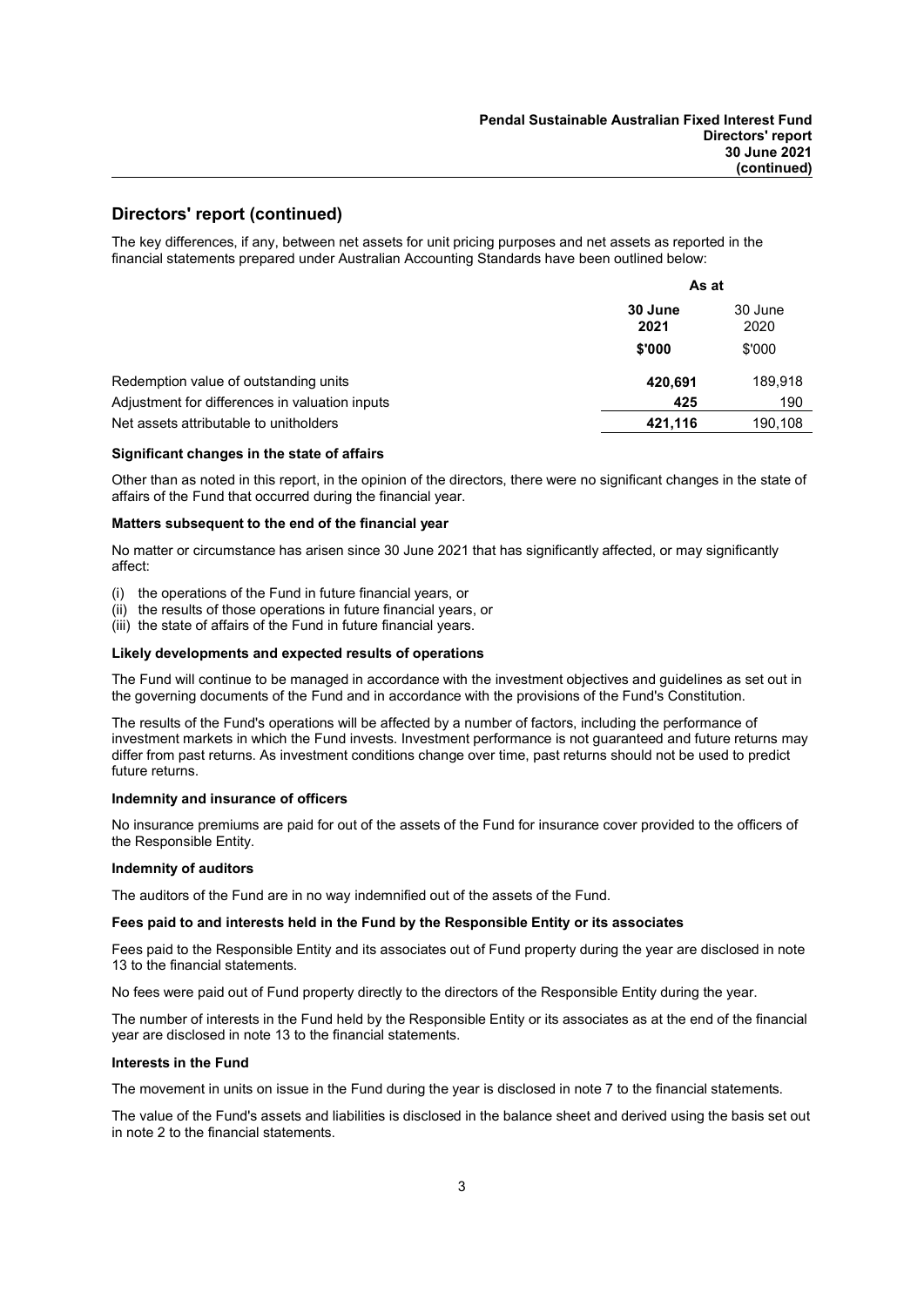### Directors' report (continued)

### Environmental regulation

The operations of the Fund are not subject to any particular or significant environmental regulations under a Commonwealth, State or Territory law.

### Rounding of amounts to the nearest thousand dollars

Amounts in the Directors' report have been rounded to the nearest thousand dollars in accordance with Australian Securities & Investments Commission ("ASIC") Corporations (Rounding in Financial/Directors' Reports) Instrument 2016/191, unless otherwise indicated.

### Auditor's independence declaration

A copy of the auditor's independence declaration, as required under section 307C of the Corporations Act 2001, is set out on page 5.

This report is made in accordance with a resolution of the directors.

**Director** 

parduciner.

Director

Sydney 9 September 2021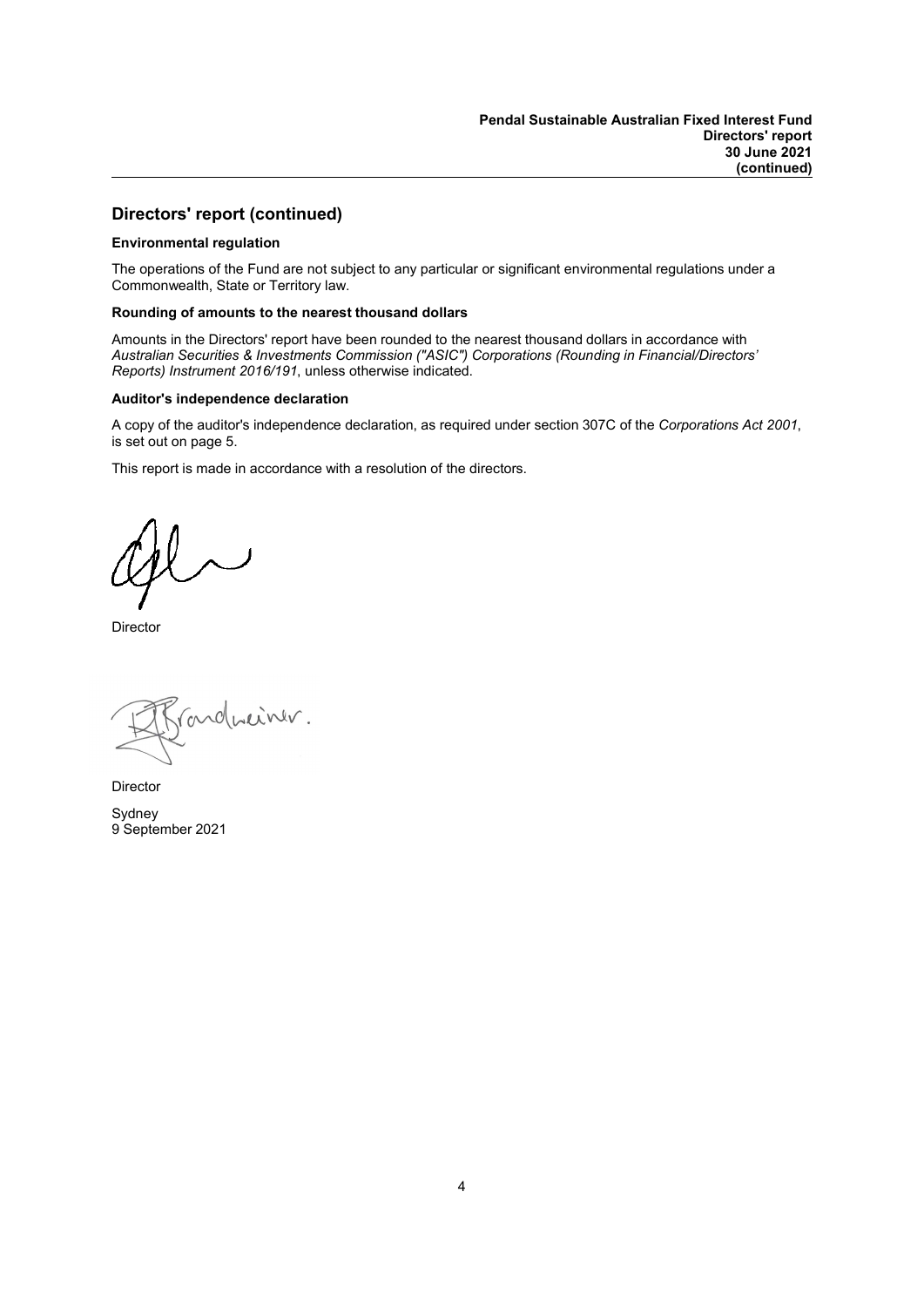

## Auditor's Independence Declaration

As lead auditor for the audit of Pendal Sustainable Australian Fixed Interest Fund for the year ended 30 June 2021, I declare that to the best of my knowledge and belief, there have been:

- (a) no contraventions of the auditor independence requirements of the Corporations Act 2001 in relation to the audit; and
- (b) no contraventions of any applicable code of professional conduct in relation to the audit.

Andrew Wilson Sydney<br>Partner of September 2021 PricewaterhouseCoopers

9 September 2021

PricewaterhouseCoopers, ABN 52 780 433 757 One International Towers Sydney, Watermans Quay, Barangaroo, GPO BOX 2650, SYDNEY NSW 2001 T: +61 2 8266 0000, F: +61 2 8266 9999, www.pwc.com.au Level 11, 1PSQ, 169 Macquarie Street, Parramatta NSW 2150, PO Box 1155 Parramatta NSW 2124 T: +61 2 9659 2476, F: +61 2 8266 9999, www.pwc.com.au Liability limited by a scheme approved under Professional Standards Legislation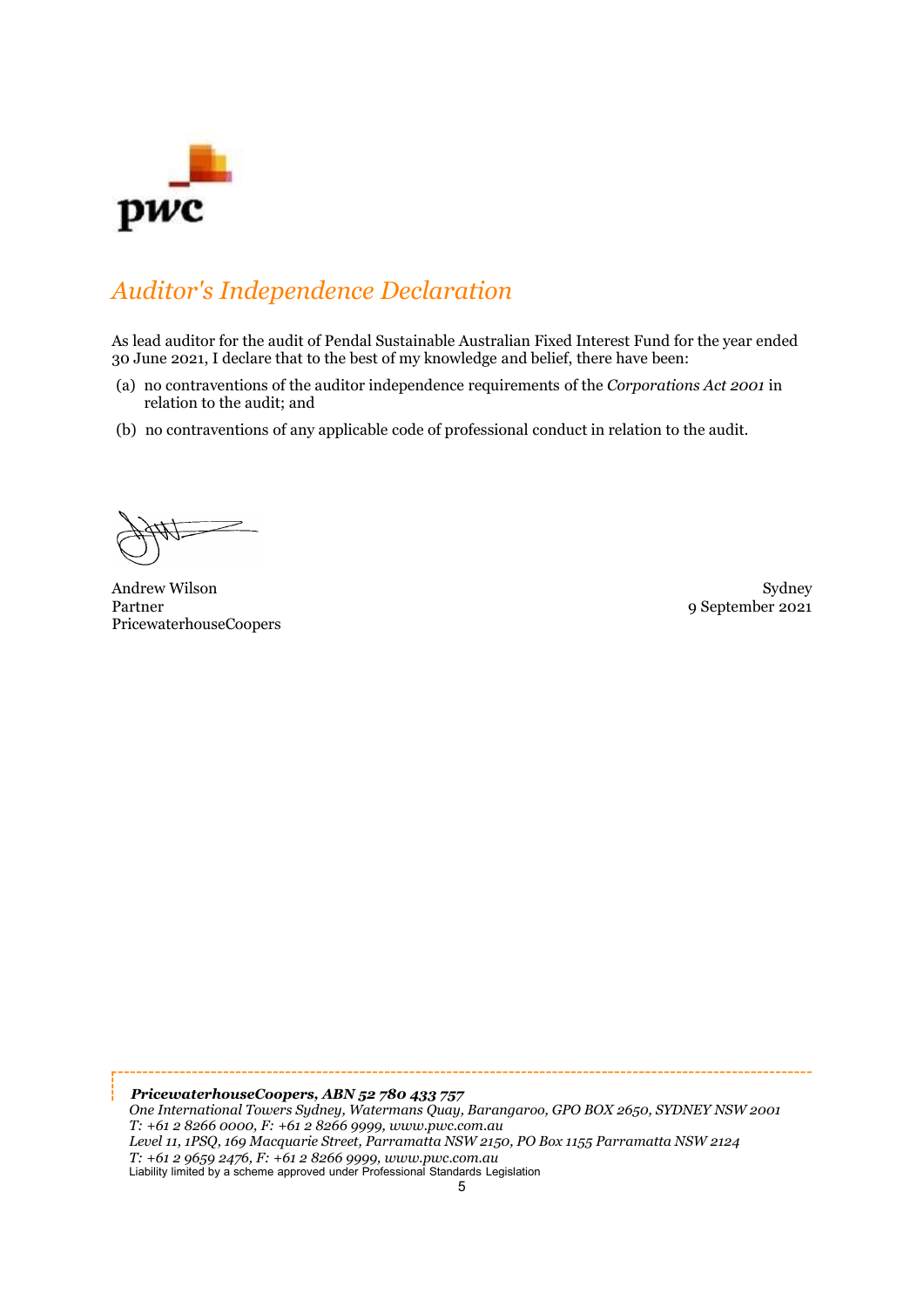### Pendal Sustainable Australian Fixed Interest Fund Statement of comprehensive income For the year ended 30 June 2021

### Statement of comprehensive income

|                                                                                          | Year ended   |                 |                 |
|------------------------------------------------------------------------------------------|--------------|-----------------|-----------------|
|                                                                                          |              | 30 June<br>2021 | 30 June<br>2020 |
|                                                                                          | <b>Notes</b> | \$'000          | \$'000          |
| <b>Income</b>                                                                            |              |                 |                 |
| Interest income                                                                          | 5            | 4,311           | 4,286           |
| Distribution income                                                                      |              | 536             | 169             |
| Net gains/(losses) on financial instruments held at fair value through<br>profit or loss |              | (2, 935)        | 7,003           |
| Other income                                                                             |              |                 | 10              |
| <b>Total income/(loss)</b>                                                               |              | 1,912           | 11,468          |
| <b>Expenses</b>                                                                          |              |                 |                 |
| Responsible Entity's fees                                                                | 13(d)        | 1,099           | 773             |
| Other operating expenses                                                                 |              | 32              | 70              |
| <b>Total operating expenses</b>                                                          |              | 1,131           | 843             |
| <b>Operating profit/(loss)</b>                                                           |              | 781             | 10,625          |
| Profit/(loss) for the year                                                               |              | 781             | 10,625          |
| Other comprehensive income                                                               |              |                 |                 |
| Total comprehensive income for the year                                                  |              | 781             | 10,625          |

The above statement of comprehensive income should be read in conjunction with the accompanying notes.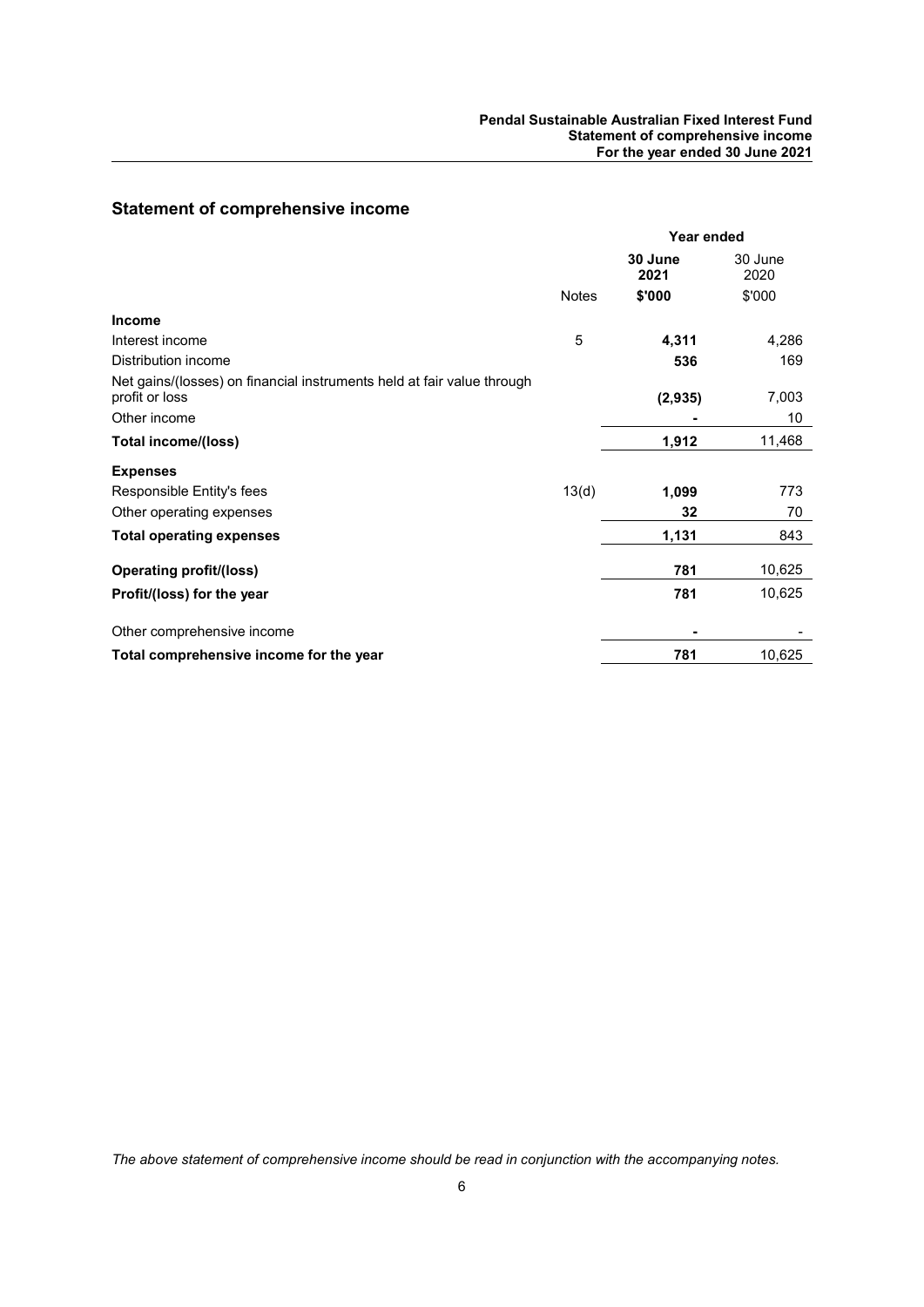### Balance sheet

|                                                                 | As at        |                 |                 |
|-----------------------------------------------------------------|--------------|-----------------|-----------------|
|                                                                 |              | 30 June<br>2021 | 30 June<br>2020 |
|                                                                 | <b>Notes</b> | \$'000          | \$'000          |
| <b>Assets</b>                                                   |              |                 |                 |
| Cash and cash equivalents                                       | 9            | 16,527          | 6,197           |
| Margin accounts                                                 |              | 2,196           | 1,630           |
| Accrued income                                                  |              | 1,617           | 735             |
| <b>Receivables</b>                                              |              | 1,465           | 294             |
| Financial assets held at fair value through profit or loss      | 10           | 401,150         | 190,910         |
| <b>Total assets</b>                                             |              | 422,955         | 199,766         |
| <b>Liabilities</b>                                              |              |                 |                 |
| Distribution payable                                            | 8            | 1,360           | 9,080           |
| Payables                                                        |              | 124             | 53              |
| Financial liabilities held at fair value through profit or loss | 11           | 355             | 525             |
| <b>Total liabilities</b>                                        |              | 1,839           | 9,658           |
| Net assets attributable to unitholders - equity                 | 7            | 421,116         | 190,108         |

The above balance sheet should be read in conjunction with the accompanying notes.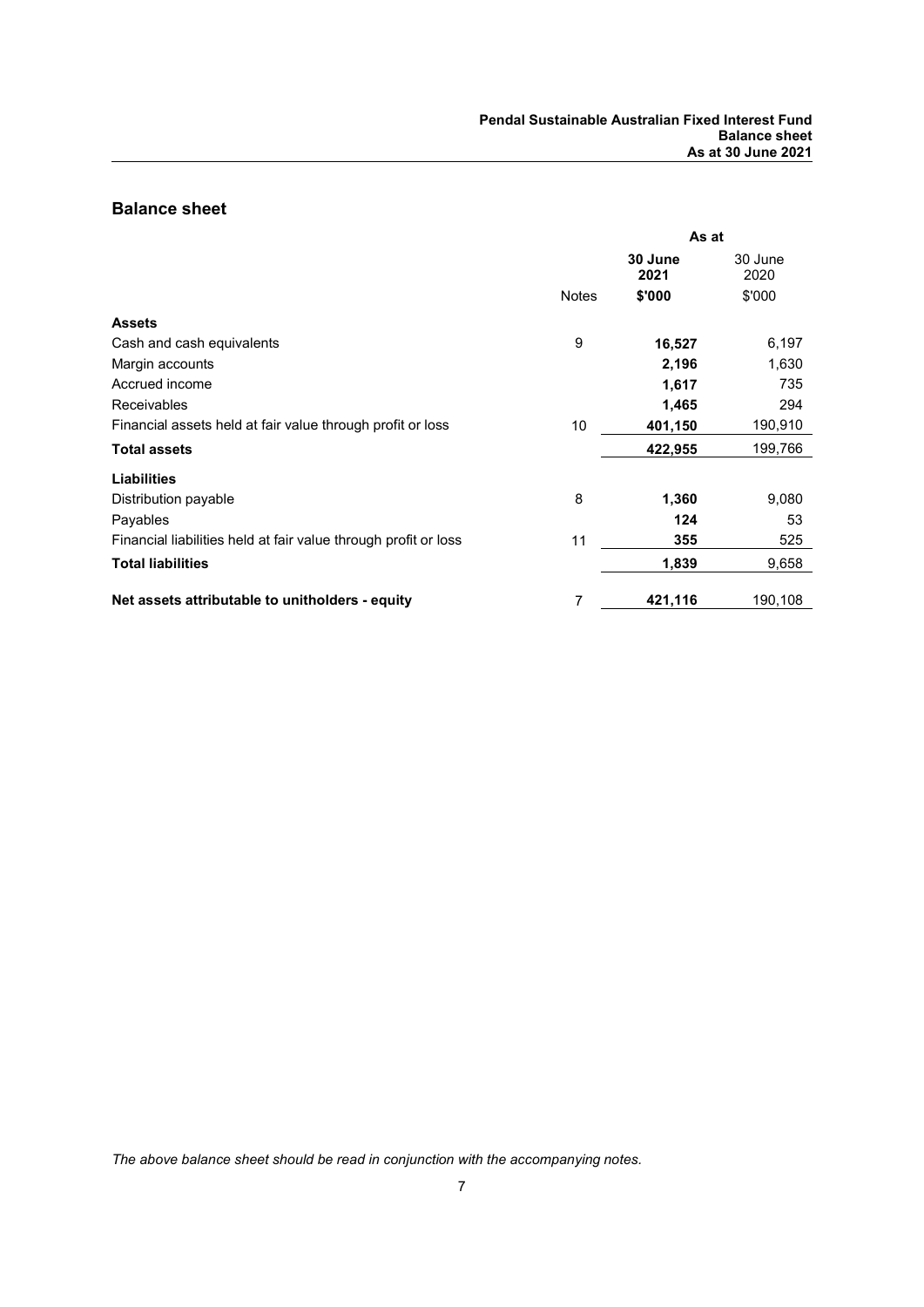### Statement of changes in equity

|                                                     | Year ended   |                 |                 |
|-----------------------------------------------------|--------------|-----------------|-----------------|
|                                                     |              | 30 June<br>2021 | 30 June<br>2020 |
|                                                     | <b>Notes</b> | \$'000          | \$'000          |
| Total equity at the beginning of the financial year |              | 190,108         | 218,765         |
| Comprehensive income for the year                   |              |                 |                 |
| Profit/(loss) for the year                          |              | 781             | 10,625          |
| Other comprehensive income                          |              |                 |                 |
| Total comprehensive income for the year             |              | 781             | 10,625          |
| <b>Transactions with unitholders</b>                |              |                 |                 |
| Applications                                        | 7            | 266,615         | 57,921          |
| Redemptions                                         | 7            | (40, 085)       | (91, 295)       |
| Units issued upon reinvestment of distributions     | 7            | 6,769           | 6,716           |
| Distributions paid and payable                      | 8            | (3,072)         | (12,624)        |
| <b>Total transactions with unitholders</b>          |              | 230,227         | (39, 282)       |
| Total equity at the end of the financial year       |              | 421,116         | 190,108         |

The above statement of changes in equity should be read in conjunction with the accompanying notes.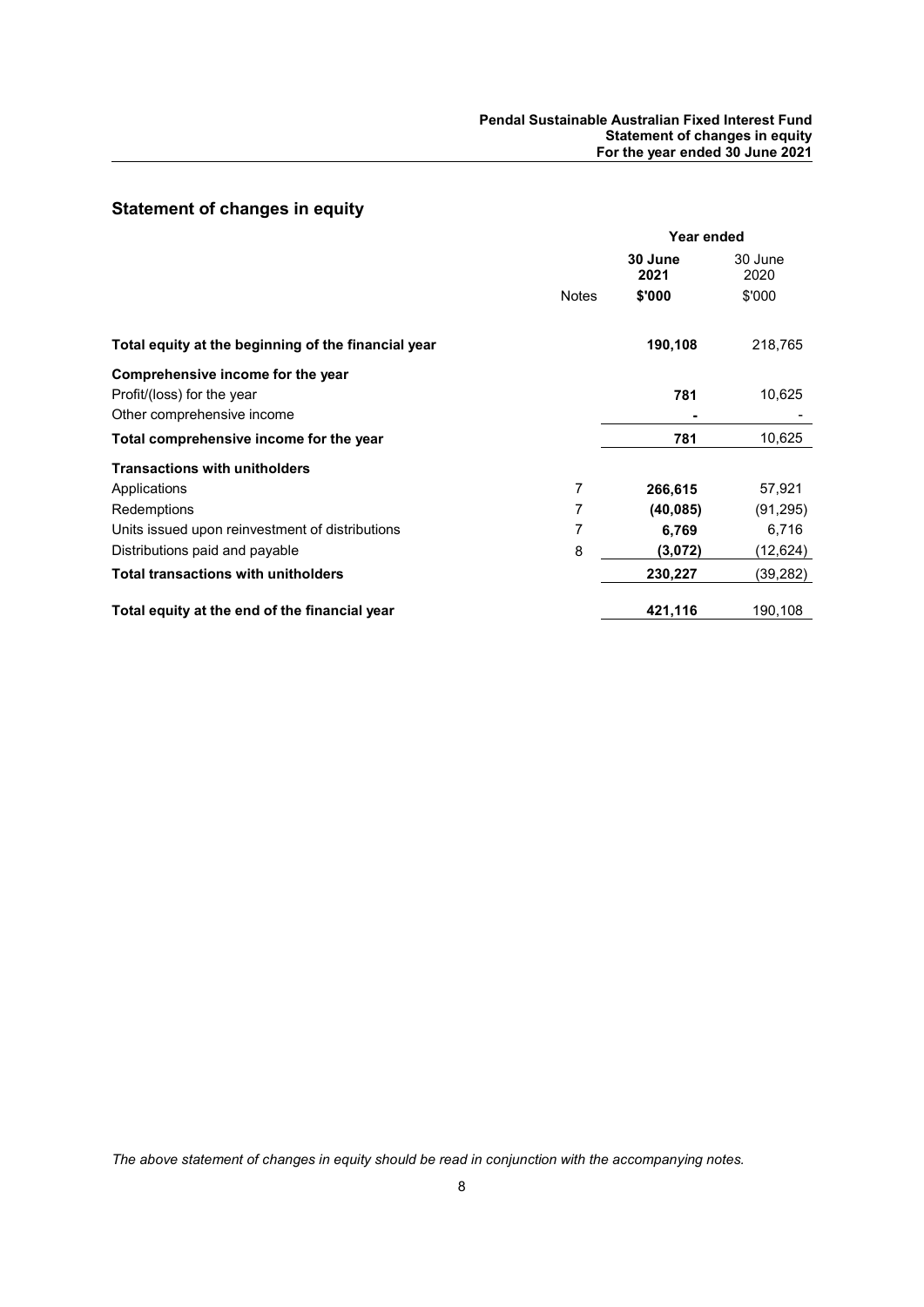### Statement of cash flows

|                                                                                          | Year ended   |                 |                 |
|------------------------------------------------------------------------------------------|--------------|-----------------|-----------------|
|                                                                                          |              | 30 June<br>2021 | 30 June<br>2020 |
|                                                                                          | <b>Notes</b> | \$'000          | \$'000          |
| Cash flows from operating activities                                                     |              |                 |                 |
| Proceeds from sale of financial instruments held at fair value<br>through profit or loss |              | 64,869          | 194,422         |
| Purchase of financial instruments held at fair value through profit or<br>loss           |              | (278, 418)      | (160, 924)      |
| Interest received                                                                        |              | 3,563           | 4,600           |
| Distributions received                                                                   |              | 40              | 181             |
| Other income received                                                                    |              |                 | 11              |
| Responsible Entity's fees received/(paid)                                                |              | (1,028)         | (793)           |
| Payment of other expenses                                                                |              | (760)           | (70)            |
| Net cash inflow/(outflow) from operating activities                                      | 16(a)        | (211, 734)      | 37,427          |
| Cash flows from financing activities                                                     |              |                 |                 |
| Proceeds from applications by unitholders                                                |              | 258,386         | 57,725          |
| Payments for redemptions by unitholders                                                  |              | (32, 299)       | (91, 295)       |
| Distributions paid                                                                       |              | (4, 023)        | (1, 794)        |
| Net cash inflow/(outflow) from financing activities                                      |              | 222,064         | (35, 364)       |
| Net increase/(decrease) in cash and cash equivalents                                     |              | 10,330          | 2,063           |
| Cash and cash equivalents at the beginning of the year                                   |              | 6,197           | 4,139           |
| Effects of foreign currency exchange rate changes on cash and<br>cash equivalents        |              |                 | (5)             |
| Cash and cash equivalents at the end of the year                                         | 9            | 16,527          | 6,197           |
| Non-cash transactions                                                                    | 16(b)        |                 |                 |

The above statement of cash flows should be read in conjunction with the accompanying notes.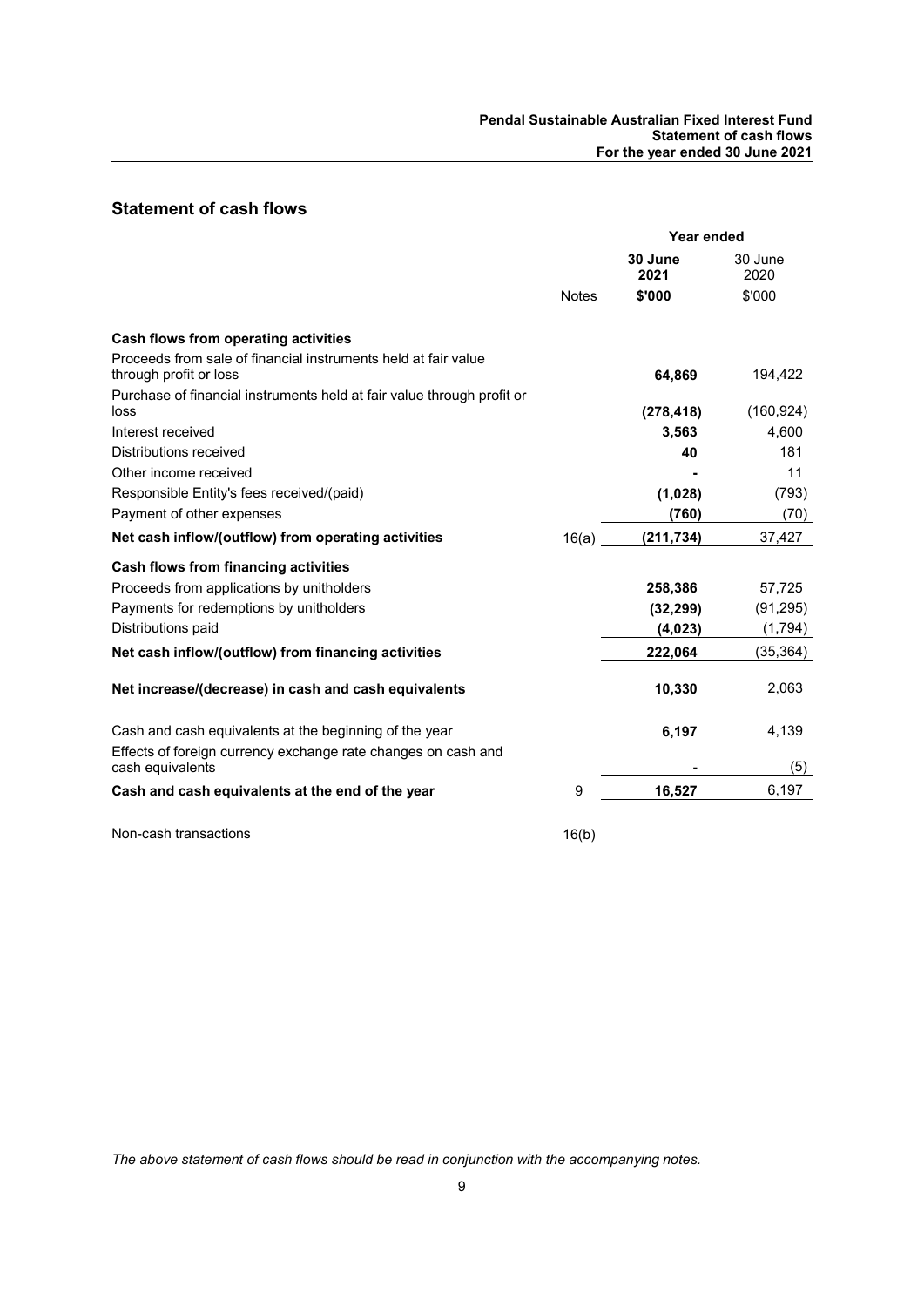### 1 General information

These financial statements cover Pendal Sustainable Australian Fixed Interest Fund ("the Fund") as an individual entity. The Fund was constituted on 24 May 2016.

The Responsible Entity of the Fund is Pendal Fund Services Limited ("the Responsible Entity"). The Responsible Entity's registered office is Level 14, The Chifley Tower, 2 Chifley Square, Sydney, NSW 2000. The financial statements are presented in Australian currency.

During the year, the Fund continued to invest in fixed interest securities, unlisted unit trusts (including cash management trusts) and derivatives in accordance with the provisions of the governing documents.

The financial statements were authorised for issue by the directors of the Responsible Entity on 9 September 2021. The directors of the Responsible Entity have the power to amend and reissue the financial statements.

### 2 Summary of significant accounting policies

The principal accounting policies applied in the preparation of these financial statements are set out below. These policies have been consistently applied to all years presented, unless otherwise stated.

#### (a) Basis of preparation

These general purpose financial statements have been prepared in accordance with Australian Accounting Standards and Interpretations issued by the Accounting Standards Board and the Corporations Act 2001 in Australia. The Fund is a for-profit unit trust for the purpose of preparing the financial statements.

The financial statements are prepared on the basis of fair value measurement of assets and liabilities except where otherwise stated.

The balance sheet is presented on a liquidity basis. Assets and liabilities are presented in decreasing order of liquidity and do not distinguish between current and non-current. All balances are expected to be recovered or settled within 12 months, except for financial assets at fair value through profit or loss.

The Fund manages financial assets and liabilities at fair value through profit or loss based on the economic circumstances at any given point in time, as well as to meet any liquidity requirements. As such it is expected that a portion of the portfolio will be realised within 12 months, however an estimate cannot be reliably determined at the end of the reporting period.

In the case of net assets attributable to unitholders, the units are redeemed on demand at the unitholder's option. However holders of these instruments typically retain them for the medium to long term. As such the amount expected to be settled within 12 months cannot be reliably determined at the end of the reporting period.

(i) Compliance with International Financial Reporting Standards

The financial statements also comply with International Financial Reporting Standards as issued by the International Accounting Standards Board.

(ii) Comparatives

Certain comparative figures have been restated to conform with the financial statement presentation adopted for the current year.

#### (iii) New and amended standards adopted by the Fund

There are no standards, interpretations or amendments to existing standards that are effective for the first time for the financial year beginning 1 July 2020 that have a material impact on the amounts recognised in the prior periods or will affect the current or future periods.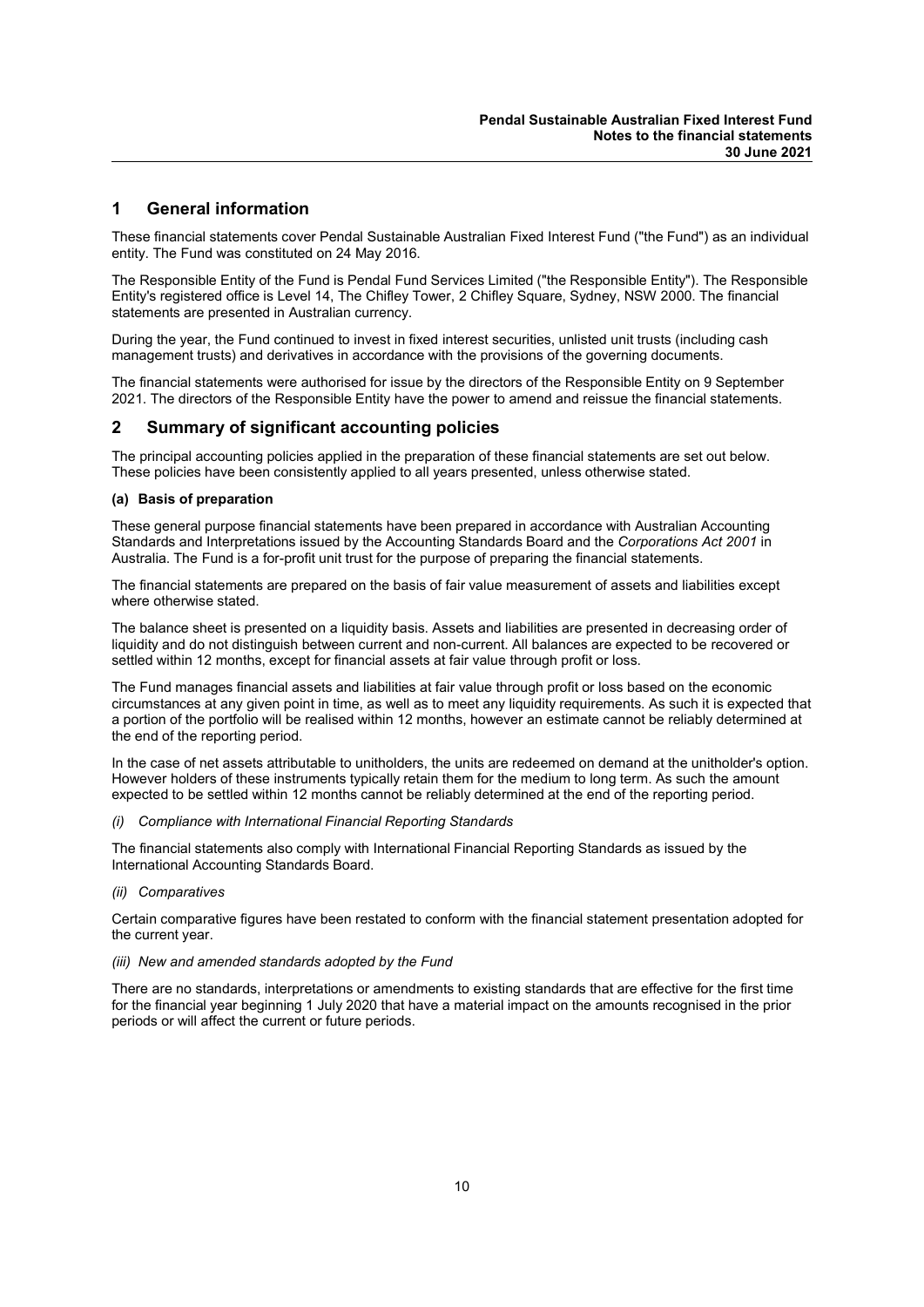### (b) Financial instruments

### (i) Recognition/derecognition

The Fund recognises financial instruments ("investments") on the date it becomes party to the contractual agreement and recognises changes in the value of the financial instruments from this date.

Financial assets and liabilities are derecognised when the contractual right to cash flows from the investments has expired or has been transferred, and the Fund has transferred substantially all of the risks and rewards of ownership.

### (ii) Classification

The Fund classifies its financial instruments based on its business model for managing its investments and their contractual cash flow characteristics. The Fund's investments are managed and performance is evaluated on a fair value basis in accordance with the Fund's documented investment strategy. The Fund's policy is for the Responsible Entity to evaluate the information about the investments on a fair value basis together with other related financial information.

For unlisted unit trusts and derivatives, the contractual cash flows are not solely principal and interest. Consequently, these investments are measured at fair value through profit or loss. Derivative contracts that have a negative fair value are presented as financial liabilities at fair value through profit or loss.

For fixed interest securities, the contractual cash flows are solely principal and interest, however they are neither held for collecting contractual cash flows nor held for collecting contractual cash flows and for sale. The collection of contractual cash flows is only incidental to achieving the objective of the Fund's business model. Consequently, fixed interest securities are also measured at fair value through profit or loss.

#### (iii) Measurement

At initial recognition, a financial asset or liability is measured at fair value. Transaction costs associated with financial assets and liabilities carried at fair value through profit or loss are expensed in the statement of comprehensive income.

Subsequent to initial recognition, all financial assets and liabilities at fair value through profit or loss are measured at fair value. Gains and losses arising from changes in the fair value of financial assets or financial liabilities at fair value through profit or loss are presented in the statement of comprehensive income within net gains/(losses) on financial instruments held at fair value through profit or loss in the period in which they arise.

Refer to note 4 for further details on how the fair values of financial instruments are determined.

### (iv) Offsetting financial instruments

Financial assets and liabilities may be offset, and the net amount reported, in the balance sheet when there is a legally enforceable right to offset the recognised amounts and there is an intention to settle on a net basis or realise the asset and settle the liability simultaneously.

There are no significant financial assets and liabilities subject to offsetting arrangements as at the end of each reporting period.

#### (c) Investments in subsidiaries

Investments in subsidiaries are measured in accordance with note 2(b).

### (d) Net assets attributable to unitholders

Units are redeemable at the unitholder's option, however applications and redemptions may be suspended by the Responsible Entity if it is in the best interests of all unitholders. The units are classified as equity as the Fund has only one class of units and no contractual obligation to pay distributions.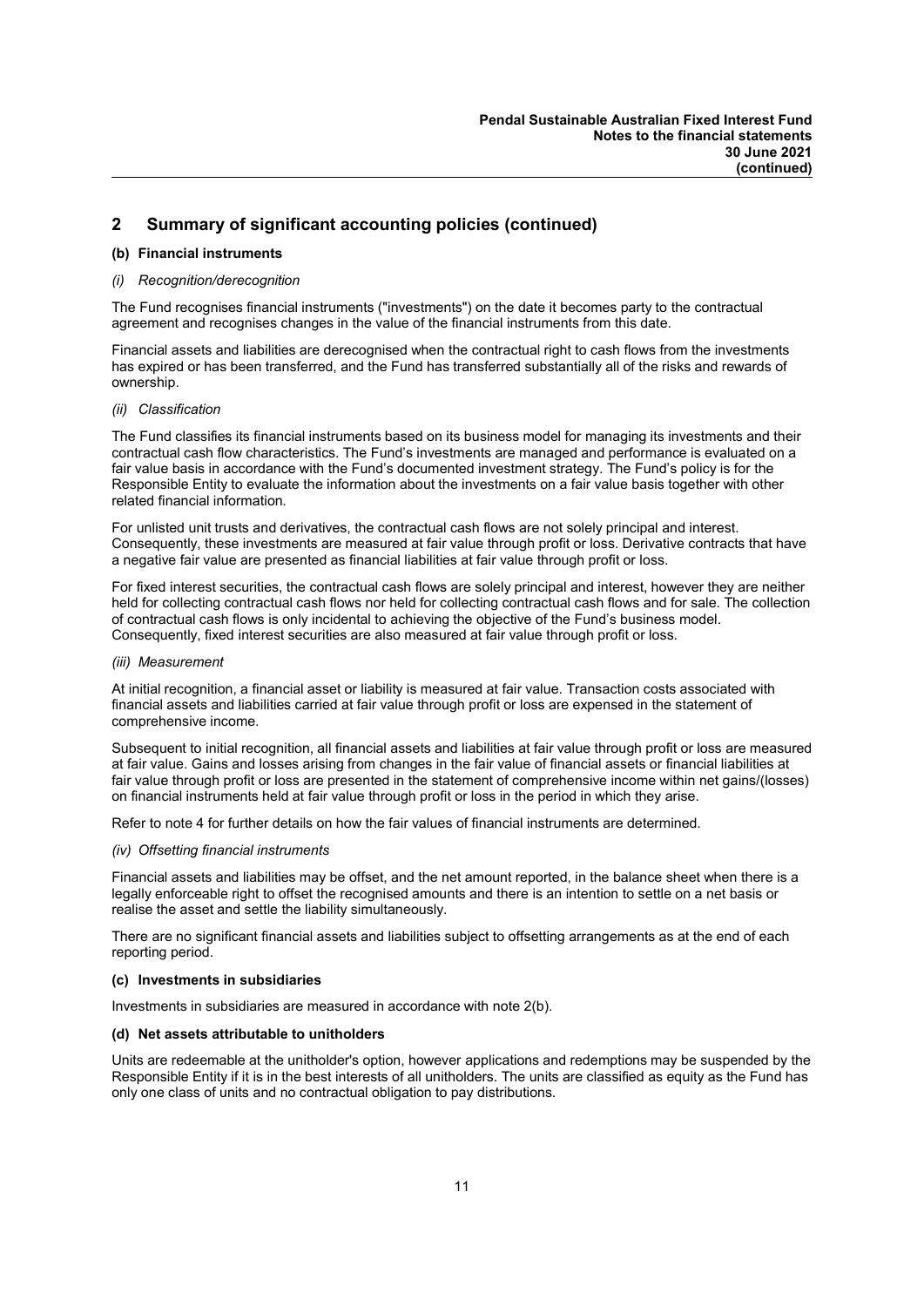### (d) Net assets attributable to unitholders (continued)

A unitholder can redeem units at any time for cash based on the redemption price, which is equal to a proportionate share of the Fund's net asset value.

Units are classified as equity when they satisfy the following criteria under AASB 132 Financial Instruments: Presentation:

- the puttable financial instrument entitles the holder to a pro-rata share of net assets in the event of the Fund's liquidation,
- the puttable financial instrument is in the class of instruments that is subordinate to all other classes of instruments and class features are identical,
- the puttable financial instrument does not include any contractual obligations to deliver cash or another financial asset, or to exchange financial instruments with another entity under potentially unfavourable conditions to the Fund, and it is not a contract settled in the Fund's own equity instruments, and
- the total expected cash flows attributed to the puttable financial instrument over its life are based substantially on the profit or loss of the Fund.

### (e) Cash and cash equivalents

For the purpose of presentation in the statement of cash flows, cash and cash equivalents includes cash at bank, deposits held at call with financial institutions and investments in cash management trusts.

Payments and receipts relating to the purchase and sale of financial assets and liabilities are classified as cash flows from operating activities, as movements in the fair value of these securities represent the Fund's main income generating activity.

### (f) Margin accounts and collateral

Margin accounts comprise cash held, or owed, as collateral for derivative transactions and short sales. The cash is held by or owed to the broker and is only available to meet margin calls.

Cash collateral provided by the Fund is disclosed in the balance sheet as margin accounts and is not included as a component of cash and cash equivalents.

Cash collateral paid and receivable comprises cash paid as collateral for over-the-counter derivative transactions. The cash is held by the broker and is receivable by the Fund.

Cash collateral received and payable comprises cash received as collateral for over-the-counter derivative transactions. The cash is held by the Fund and is payable to the broker.

### (g) Accrued income

Accrued income may include amounts owed to the Fund for trust distributions and interest. Trust distributions are accrued when the right to receive payment is established. Interest is accrued from the time of last payment. Amounts are generally received within 45 days of being recorded as receivables.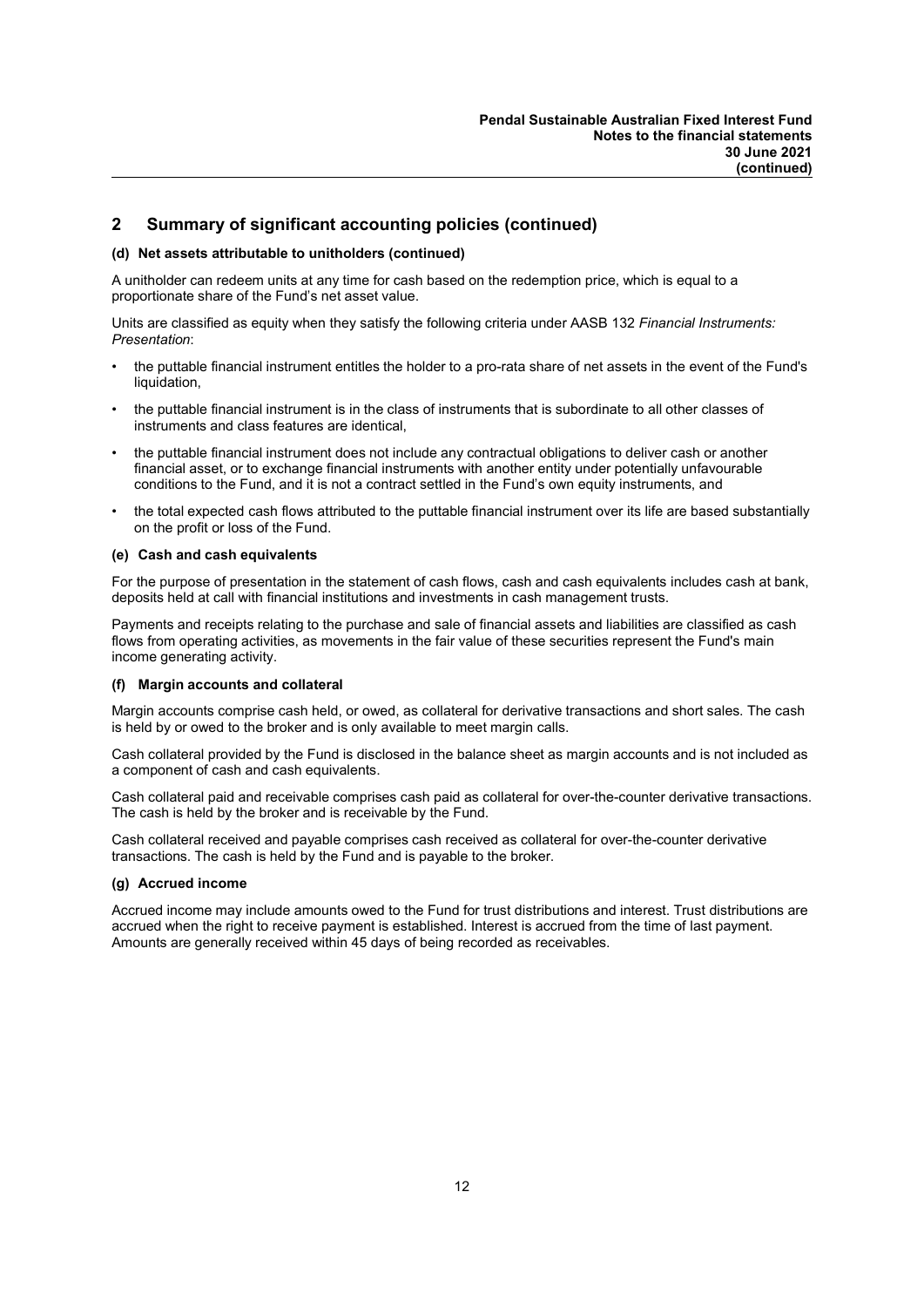### (h) Unsettled sales/purchases

Unsettled sales/purchases represent receivables for securities sold and/or payables for securities purchased that have been contracted for but not yet delivered by the end of the reporting period.

These amounts are recognised initially at fair value and subsequently measured at amortised cost. At each reporting date, the Fund measures the loss allowance on unsettled sales/purchases at an amount equal to the lifetime expected credit losses if the credit risk has increased significantly since initial recognition. If, at the reporting date, the credit risk has not increased significantly since initial recognition, the Fund measures the loss allowance at an amount equal to 12-month expected credit losses. The amount of the impairment loss is recognised in the statement of comprehensive income within other expenses.

### (i) Receivables

Receivables include such items as Reduced Input Tax Credits ("RITC") and application monies receivable from unitholders.

### (j) Payables

Payables include liabilities, accrued expenses and redemption monies owing by the Fund which are unpaid as at the end of the reporting period.

Where the Fund has distributed income, a separate distribution payable is recognised in the balance sheet as at the end of each reporting period where this amount remains unpaid as at the end of the reporting period.

### (k) Investment income

Interest income is recognised in the statement of comprehensive income for all financial instruments that are not held at fair value through profit or loss as it accrues.

Interest income and expenses are recognised in the statement of comprehensive income for all debt instruments using the effective interest method.

Interest income is recognised in the statement of comprehensive income as it accrues, using the original effective interest rate of the instrument calculated at acquisition or origination date. The effective interest method is a method of calculating the amortised cost of a financial asset or financial liability and of allocating the interest income or interest expense over the relevant period. Interest income includes the amortisation of any discount or premium or other differences between initial carrying amount of an interest-bearing instrument and its amount calculated on an effective interest rate basis.

Trust distributions (including distributions from cash management trusts) are recognised on an entitlements basis.

### (l) Expenses

All expenses, including Responsible Entity's fees, are recognised in the statement of comprehensive income on an accruals basis.

### (m) Transaction costs

Transaction costs include fees and commissions paid to agents, advisers, brokers and dealers. Transaction costs, when incurred, are immediately recognised in the statement of comprehensive income as an expense.

### (n) Income tax

Under current legislation, the Fund is not subject to income tax provided it attributes the entirety of its taxable income to its unitholders.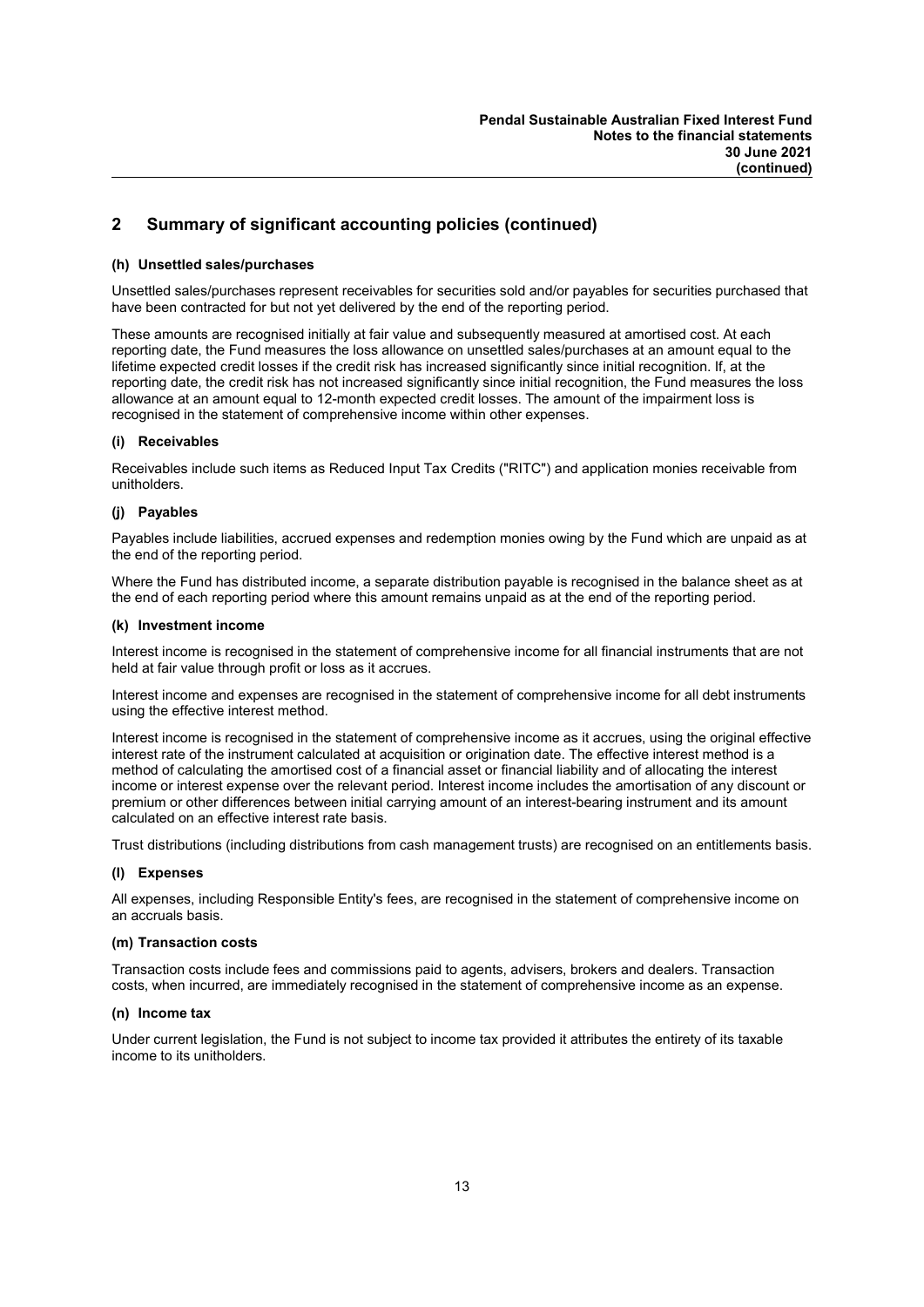### (o) Distributions

In accordance with the Fund's Constitution, the Responsible Entity is entitled to determine the amounts to be distributed to unitholders. The distributions are recognised in the statement of changes in equity.

### (p) Foreign currency translation

### Functional and presentation currency

Items included in the Fund's financial statements are measured using the currency of the primary economic environment in which it operates (the "functional currency"). This is the Australian dollar, which reflects the currency of the economy in which the Fund operates and is regulated. The Australian dollar is also the presentation currency.

### (ii) Transactions and balances

Foreign currency transactions are translated into the functional currency using the exchange rates prevailing at the dates of the transactions. Foreign exchange gains and losses resulting from the settlement of such transactions and from the translations at year end exchange rates of monetary assets and liabilities denominated in foreign currencies are recognised in the statement of comprehensive income.

Non-monetary items that are measured at fair value in a foreign currency are translated using the exchange rates at the date when fair value is determined. Translation differences on assets and liabilities carried at fair value are reported in the statement of comprehensive income on a net basis within net gains/(losses) on financial instruments held at fair value through profit or loss.

### (q) Goods and Services Tax ("GST")

The GST incurred on the costs of various services provided to the Fund, such as management fees, has been passed onto the Fund. The Fund qualifies for RITC, hence fees and other expenses have been recognised in the statement of comprehensive income net of the amount of GST recoverable from the Australian Taxation Office ("ATO"). Accounts payable are inclusive of GST. The net amount of GST recoverable from the ATO is included in receivables in the balance sheet. Cash flows relating to GST are included in the statement of cash flows on a gross basis.

### (r) Use of estimates

Management makes estimates and assumptions that affect the reported amounts of assets and liabilities within the next financial year. Estimates are continually evaluated based on historical experience and other factors, including expectations of future events that are believed to be reasonable under the circumstances.

For the majority of the financial instruments held, quoted market prices are readily available. However, certain financial instruments, for example over-the-counter derivatives or unquoted securities, are fair valued using valuation techniques. Where valuation techniques (for example, pricing models) are used to determine fair values, they are validated and periodically reviewed by experienced personnel, independent of the area that created them.

To the extent practicable, models use observable data. However areas such as credit risk (both own and counterparty), volatilities and correlations require management to make estimates. Changes in assumptions about these factors could affect the reported fair value of financial instruments.

For certain other financial instruments, including unsettled sales and purchases and payables, the carrying amounts approximate fair value due to the short-term nature of these financial instruments.

For more information on how fair value is calculated refer to note 4.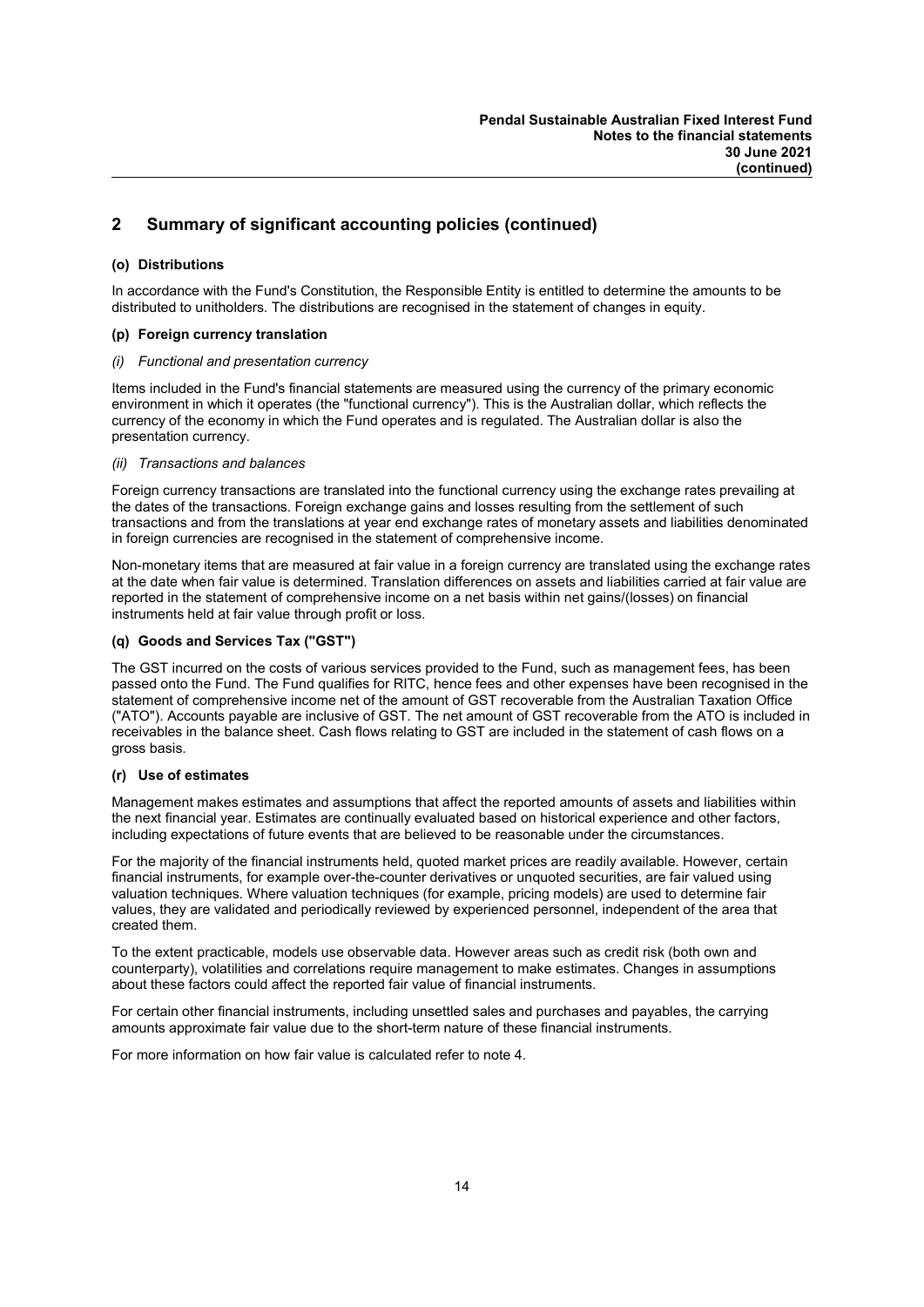### (s) New accounting standards and interpretations

A number of new accounting standards and interpretations have been published that are not mandatory for the 30 June 2021 reporting period. None of these are expected to have a material effect on the financial statements of the Fund.

### (t) Rounding of amounts

The Fund is an entity of the kind referred to in Australian Securities & Investments Commission ("ASIC") Corporations (Rounding in Financial/Directors' Reports) Instrument 2016/191, relating to the 'rounding off' amounts in the financial statements. Amounts in the financial statements have been rounded off to the nearest thousand dollars, unless otherwise indicated.

### 3 Financial risk management

The Fund's activities expose it to a variety of financial risks: market risk (including price risk, foreign exchange risk and interest rate risk), credit risk and liquidity risk.

The Fund's overall risk management program focuses on ensuring compliance with its governing documents and seeks to maximise the returns derived for the level of risk to which the Fund is exposed. Derivative financial instruments may also be used (or are used) to alter certain risk exposures. Financial risk management is carried out by the investment manager.

The Fund uses different methods to measure different types of risk to which it is exposed. These methods include sensitivity analysis in the case of interest rate, foreign exchange and price risks and ratings analysis for credit risk.

The investment manager mitigates these financial risks through diversification and a careful selection of securities and other financial instruments within specified limits.

The Fund's performance exceptions to its benchmark are reported to senior management committees on a regular basis.

The directors and management continue to assess the potential financial and other impacts to the Fund of the actions taken to address the coronavirus (COVID-19) global pandemic. The severity and length of the global pandemic and the depth and duration of the associated effects on economic and business activity and on investment markets has impacted investment outcomes and increased volatility in investment performance during the year.

At the date of signing there is uncertainty regarding the depth and duration of the impacts on global and domestic economies, business activity and investment market indices from actions taken to address the COVID-19 global pandemic. The directors and management will continue to manage and monitor this situation.

### (a) Market risk

### (i) Price risk

Price risk is the risk that the fair value of a financial instrument will fluctuate because of changes in market prices.

There is no significant direct price risk in this Fund.

(ii) Foreign exchange risk

Foreign exchange risk arises as the value of monetary securities denominated in other currencies fluctuates due to changes in exchange rates. The foreign exchange risk relating to non-monetary assets and liabilities is a component of price risk and not foreign exchange risk.

The Fund does not hold any significant monetary assets denominated in currencies other than the Australian dollar as at 30 June 2021 and 30 June 2020.

Exceptions to compliance are reported to management on a regular basis.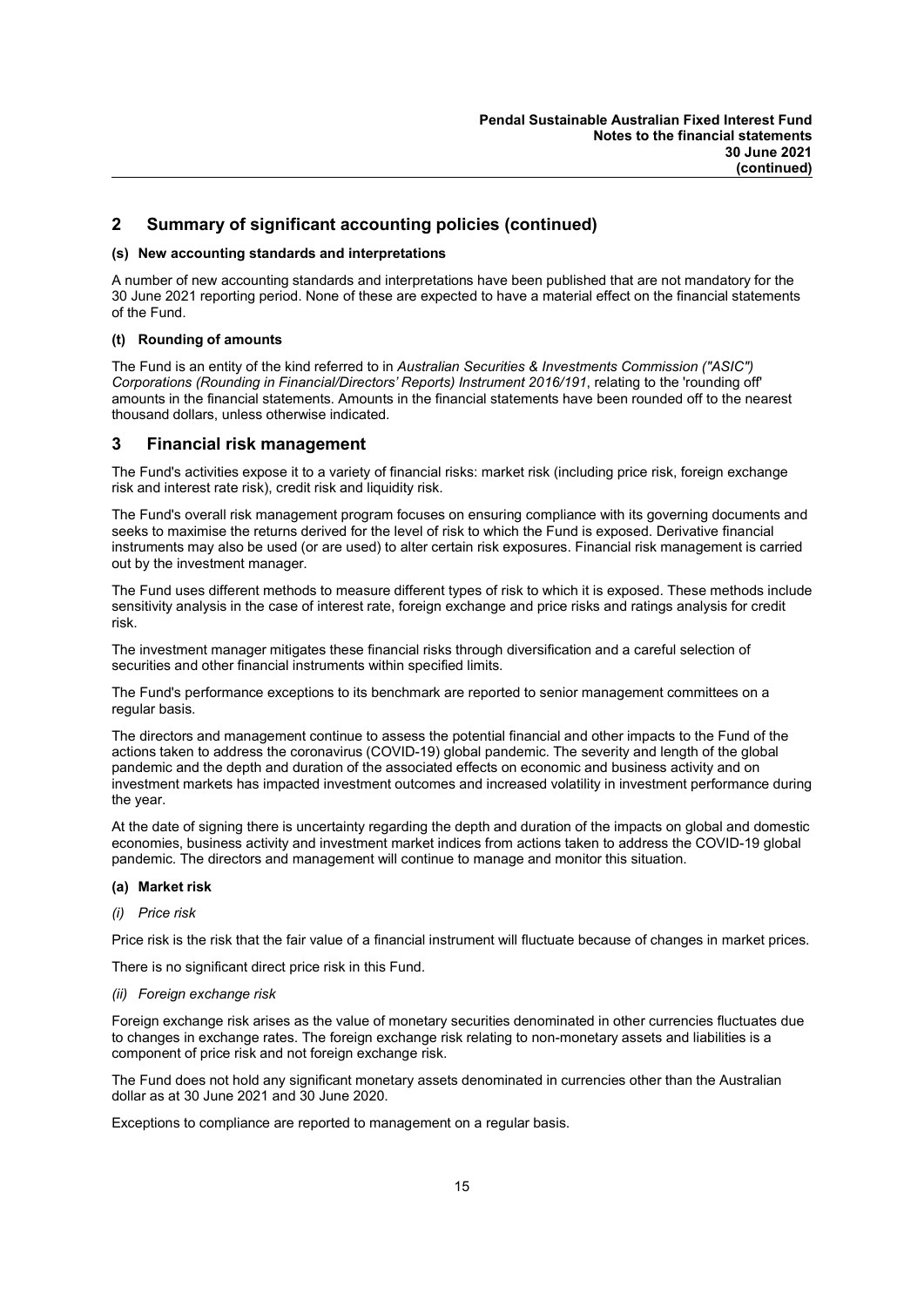### 3 Financial risk management (continued)

### (a) Market risk (continued)

#### (iii) Interest rate risk

Interest rate risk is the risk that the fair value or future cash flows of a financial instrument will fluctuate because of changes in market interest rates. Changes in interest rates can have a direct or indirect impact on the investment value and/or returns of all types of assets.

The Fund's interest bearing financial assets expose it to interest rate risk. Interest rate risk from these investments is reported as a component of interest rate risk for the purposes of the sensitivity analysis.

Interest rate risk is mitigated through ensuring activities are transacted in accordance with the investment mandate, overall investment strategy and within approved limits.

Exceptions to compliance are reported to management on a regular basis.

The table presented in note 3(b) summarises sensitivity analysis to interest rate risk.

#### (b) Summarised sensitivity analysis

The following table summarises the sensitivity of the operating profit and net assets attributable to unitholders to interest rate risk. The analysis is based on reasonably possible movements in the risk variables applied to the Fund's net assets. The reasonably possible movements in the risk variables have been determined based on management estimates, having regard to a number of factors including historical levels of changes in market indices, security prices and/or benchmark returns, interest rates and foreign exchange rates. However actual movements in the risk variables may be greater or less than anticipated due to a number of factors. As a result, historic variations in risk variables are not a definitive indicator of future variations in the risk variables.

The reasonably possible movements in the risk variables are based on long term averages consistent with the investing profile of the Fund.

|              |                  | Impact on operating<br>profit/(loss)/Net assets<br>attributable to unitholders |  |
|--------------|------------------|--------------------------------------------------------------------------------|--|
|              |                  | Interest rate risk                                                             |  |
|              | $-0.10%$         | $+0.50%$                                                                       |  |
|              | $(2020: -0.25%)$ | $(2020: +0.50\%)$                                                              |  |
| As at        | \$'000           | \$'000                                                                         |  |
| 30 June 2021 | 2,463            | (12, 315)                                                                      |  |
| 30 June 2020 | 2,913            | (5,826)                                                                        |  |

In determining the impact of an increase/(decrease) in net assets attributable to unitholders arising from market risk, the Responsible Entity has considered prior period and expected future movements of the portfolio based on market information.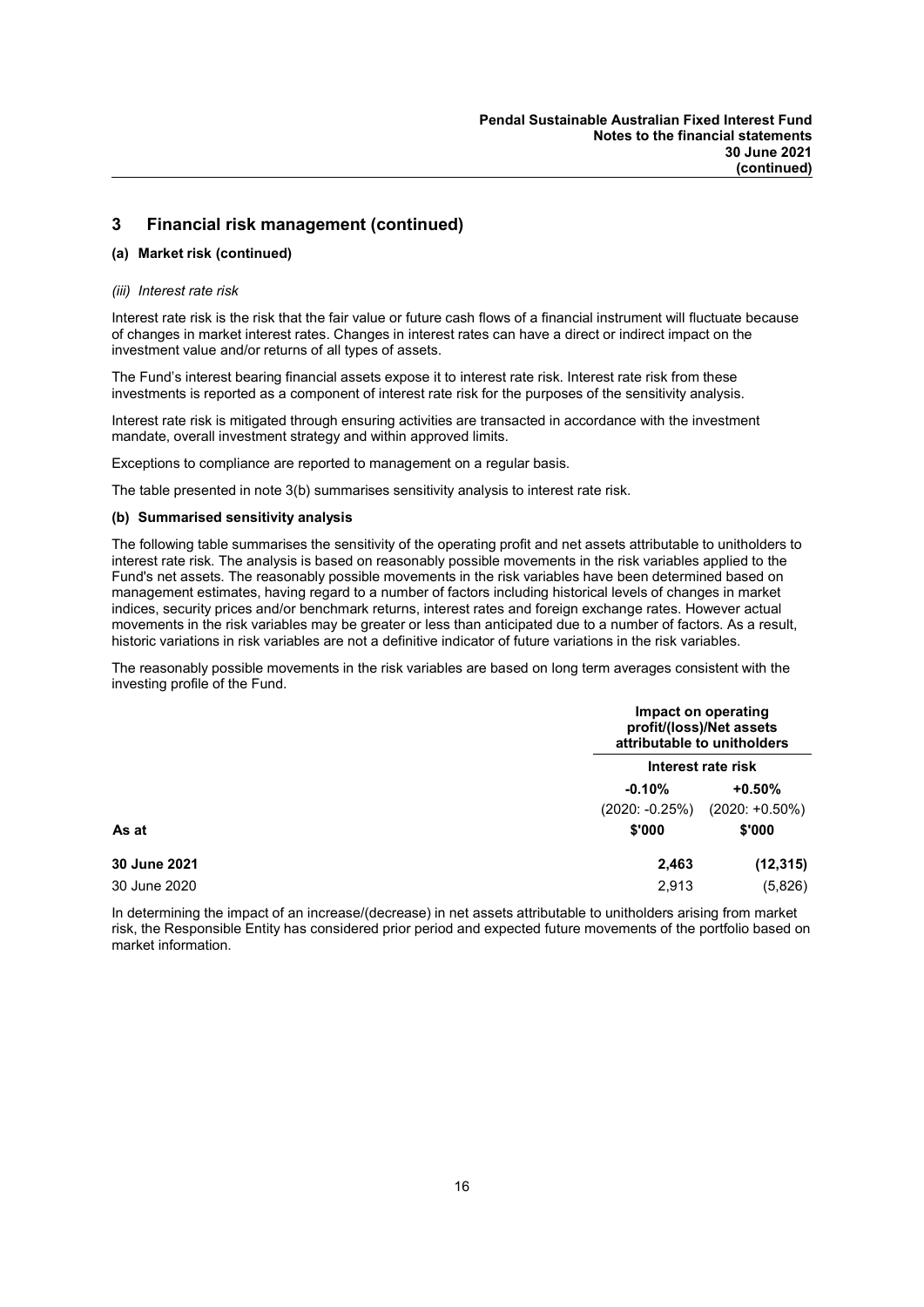### 3 Financial risk management (continued)

### (c) Credit risk

Credit risk is the risk that a counterparty will be unable to pay amounts in full when they fall due, causing a financial loss to the Fund.

Credit risk primarily arises from investments in debt securities and from trading in derivative products. Other credit risk arises from cash and cash equivalents, deposits with banks and other financial institutions and amounts due from brokers.

The assets of the Fund are not impaired.

The Fund determines credit risk and measures expected credit losses for financial assets measured at amortised cost using probability of default, exposure at default and loss given default. Management consider both historical analysis and forward looking information in determining any expected credit loss. Management considers the probability of default to be close to zero as these financial assets have a low risk of default and the counterparties have a strong capacity to meet their contractual obligations in the near term. As a result, no loss allowance has been recognised based on 12-month expected credit losses as any such impairment would be insignificant to the Fund.

Investments in unlisted unit trusts are exposed to credit risk.

All transactions in securities are settled or paid for upon delivery using approved brokers. The risk of default is considered minimal as the delivery of securities sold is only made once the broker has received payment. Payment is made on the purchase of securities once the securities have been received by the broker. The trade will fail if either party fails to meet its obligations.

Concentrations of direct credit risk are minimised primarily by:

- ensuring counterparties, together with the respective credit limits, are approved, and
- ensuring that transactions are undertaken with a number of counterparties.

Exceptions to compliance are reported to management on a regular basis.

### Fixed interest securities

The Fund invests in fixed interest securities which have an investment grade as rated by an independent rating agency.

The maximum exposure to credit risk at the end of each reporting period is the carrying amount of the financial assets. An analysis by rating is set out in the table below:

|                                  | As at           |                 |
|----------------------------------|-----------------|-----------------|
|                                  | 30 June<br>2021 | 30 June<br>2020 |
| <b>Fixed interest securities</b> | \$'000          | \$'000          |
| Rating                           |                 |                 |
| AAA                              | 170,015         | 105,681         |
| AA                               | 90,741          | 20,888          |
| A                                | 29,377          | 10,333          |
| <b>BBB</b>                       | 79,064          | 23,629          |
| <b>Total</b>                     | 369,197         | 160,531         |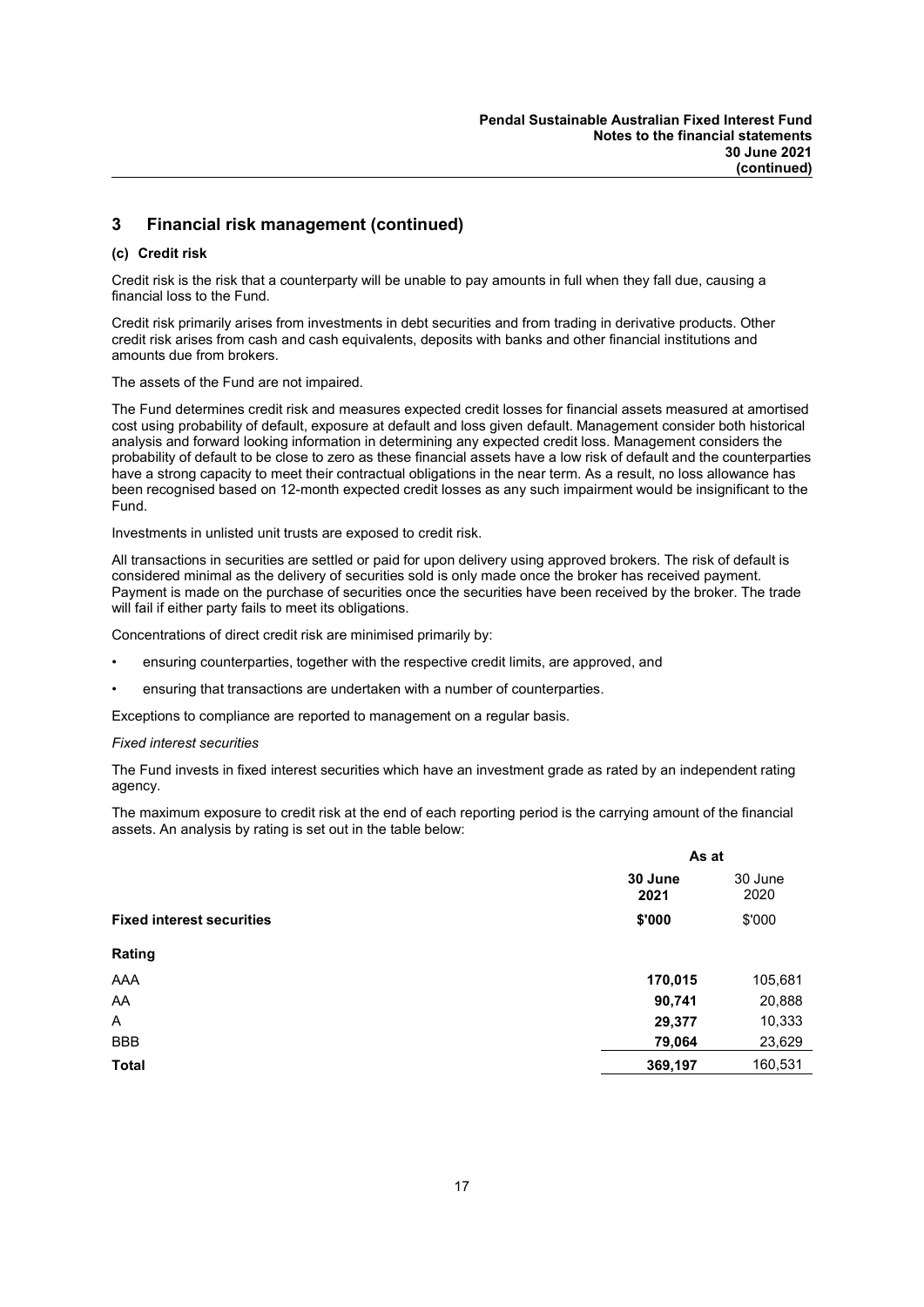### 3 Financial risk management (continued)

### (d) Liquidity risk

Liquidity risk is the risk that sufficient cash resources may not be able to be generated to settle obligations in full as they fall due or can only do so on terms that are materially disadvantageous.

The Fund is exposed to daily cash redemptions of redeemable units and daily margin calls on derivatives. The liquidity risk associated with the need to meet redemption requests is mitigated by maintaining adequate liquidity to fulfil usual redemption volumes.

The risk management guidelines adopted are designed to minimise liquidity risk through:

- ensuring that there is no significant exposure to illiquid or thinly traded financial instruments, and
- applying limits to ensure there is no concentration of liquidity risk to a particular counterparty.

Exceptions to the above are reported to management on a regular basis.

From time to time, investments may be held in derivative contracts traded over the counter, which are not traded in an organised market and may be illiquid. These investments may not be able to be quickly liquidated at an amount close to their fair value to meet liquidity requirements or to respond to specific events such as deterioration in the creditworthiness of any particular issuer or counterparty. Any such investments held at the end of each reporting period are disclosed in the note on derivative financial instruments below.

#### (i) Maturities of non-derivative financial liabilities

The non-derivative financial liabilities of the Fund comprise distribution payable and payables. These have no contractual maturities but are typically settled within 30 days.

(ii) Maturities of derivative financial instruments liabilities

The table below details the contractual maturities of the derivative financial instruments liabilities which are measured at fair value and considered important to understanding the timing of cash flows.

|                                               | Less than 1<br>month<br>\$'000 | $1 - 3$<br>months<br>\$'000 | Greater than 3<br>months<br>\$'000 |
|-----------------------------------------------|--------------------------------|-----------------------------|------------------------------------|
| As at 30 June 2021<br>Net settled derivatives |                                |                             |                                    |
| Australian fixed interest futures             |                                | 258                         |                                    |
| Interest rate swaps                           |                                | 97                          |                                    |
|                                               | Less than 1<br>month           | $1 - 3$<br>months           | Greater than 3<br>months           |
|                                               | \$'000                         | \$'000                      | \$'000                             |
| As at 30 June 2020                            |                                |                             |                                    |
| Net settled derivatives                       |                                |                             |                                    |
| Australian fixed interest futures             |                                | $\overline{2}$              |                                    |
| Credit default swaps                          |                                | 129                         |                                    |
| Futures in respect of money market securities |                                | 114                         |                                    |
| Interest rate swaps                           |                                | 280                         |                                    |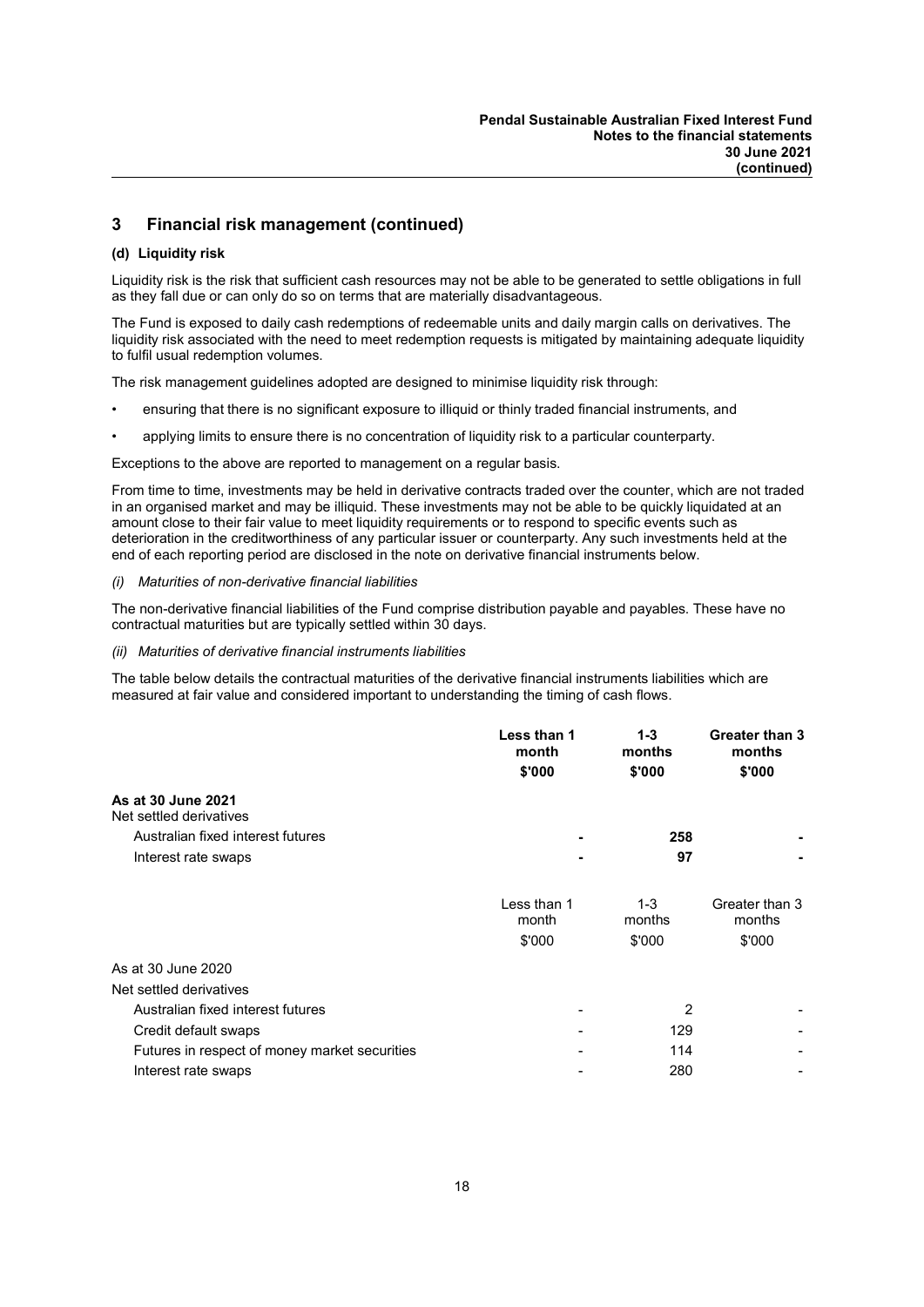### 4 Fair value measurement

AASB 13 Fair Value Measurement requires disclosure of fair value measurements by level of the following fair value hierarchy:

- quoted prices (unadjusted) in active markets for identical assets or liabilities (level 1),
- inputs other than quoted prices included within level 1 that are observable for the asset or liability, either directly or indirectly (level 2), or
- inputs for the asset or liability that are not based on observable market data (unobservable inputs) (level 3).

Investments are valued in accordance with the accounting policies set out in note 2 to the financial statements.

#### (a) Fair value in an active market (level 1)

A financial instrument is regarded as quoted in an active market if quoted prices are readily and regularly available from an exchange, dealer, broker, industry group, pricing service or regulatory agency, and those prices represent actual and regularly occurring market transactions on an arm's length basis.

Interest bearing financial assets are valued at quoted market prices at the end of the reporting period as provided by independent pricing services.

Exchange traded futures are valued at the market closing price.

### (b) Fair value in an inactive or unquoted market (level 2 and level 3)

The fair value of financial assets and liabilities that are not traded in an active market is determined by using quoted market prices, dealer quotes and/or valuation techniques.

Fixed interest securities, such as mortgage backed securities, corporate bonds and floating rate notes, are valued using quoted market prices or dealer quotes at the end of the reporting period for similar instruments.

Unlisted unit trusts are valued at the redemption value per unit as reported by the managers of such funds.

Management uses a variety of valuation methods and makes assumptions that are based on market conditions existing at the end of each reporting period. Valuation techniques used for swaps include the use of discounted cash flow techniques or any other valuation technique that is commonly used by market participants.

Where discounted cash flow techniques are used, estimated future cash flows are based on management's best estimates and the discount rate used is a market rate at the end of the reporting period applicable for an instrument with similar terms and conditions.

#### (i) Recognised fair value measurements

The following table presents the financial assets and liabilities measured and recognised at fair value by fair value hierarchy levels:

| Level 1<br>\$'000 | Level 2<br>\$'000 | Level 3<br>\$'000 | <b>Total</b><br>\$'000 |
|-------------------|-------------------|-------------------|------------------------|
|                   |                   |                   |                        |
|                   |                   |                   |                        |
| 210,497           | 158,700           | ۰                 | 369,197                |
| ۰                 | 31,417            | ۰                 | 31,417                 |
| 204               | 332               | ۰                 | 536                    |
| 210,701           | 190,449           | ۰                 | 401,150                |
|                   |                   |                   |                        |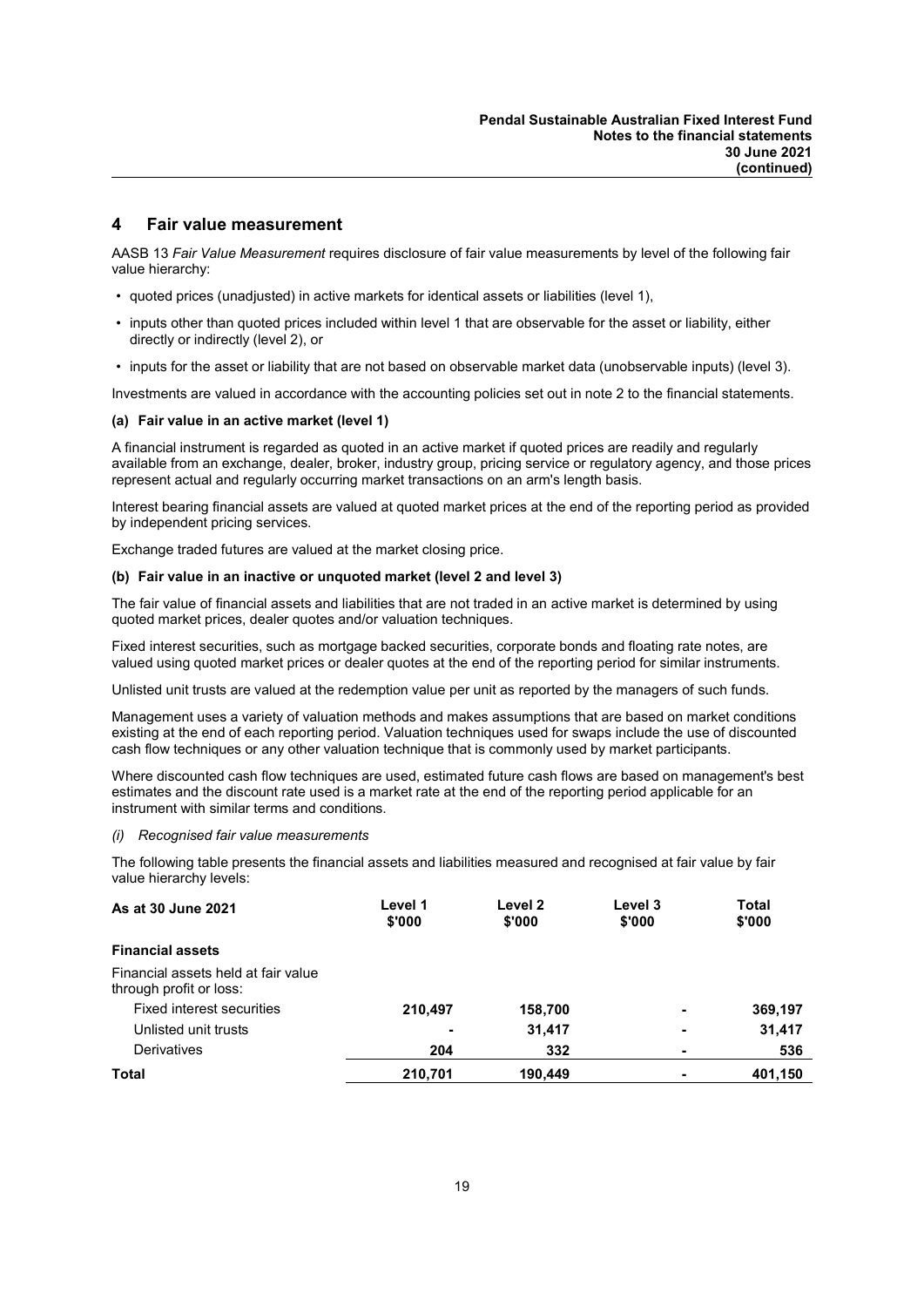### 4 Fair value measurement (continued)

(i) Recognised fair value measurements (continued)

| As at 30 June 2021                                                  | Level 1<br>\$'000 | Level 2<br>\$'000            | Level 3<br>\$'000 | <b>Total</b><br>\$'000 |
|---------------------------------------------------------------------|-------------------|------------------------------|-------------------|------------------------|
| <b>Financial liabilities</b>                                        |                   |                              |                   |                        |
| Financial liabilities held at fair<br>value through profit or loss: |                   |                              |                   |                        |
| Derivatives                                                         | (258)             | (97)                         |                   | (355)                  |
| <b>Total</b>                                                        | (258)             | (97)                         |                   | (355)                  |
| As at 30 June 2020                                                  | Level 1<br>\$'000 | Level <sub>2</sub><br>\$'000 | Level 3<br>\$'000 | Total<br>\$'000        |
| <b>Financial assets</b>                                             |                   |                              |                   |                        |
| Financial assets held at fair value<br>through profit or loss:      |                   |                              |                   |                        |
| <b>Fixed interest securities</b>                                    | 103,883           | 56,648                       |                   | 160,531                |
| Unlisted unit trusts                                                |                   | 30,237                       |                   | 30,237                 |
| Derivatives                                                         | 73                | 69                           |                   | 142                    |
| <b>Total</b>                                                        | 103,956           | 86,954                       |                   | 190,910                |
| <b>Financial liabilities</b>                                        |                   |                              |                   |                        |
| Financial liabilities held at fair<br>value through profit or loss: |                   |                              |                   |                        |
| Derivatives                                                         | (116)             | (409)                        |                   | (525)                  |
| <b>Total</b>                                                        | (116)             | (409)                        |                   | (525)                  |

Transfers into and transfers out of the fair value hierarchy levels are recognised at the end of the reporting period.

### (ii) Transfers between levels

There were no transfers between levels as at 30 June 2021 or 30 June 2020.

#### (iii) Valuation processes

Management undertakes regular portfolio reviews to identify securities that may not be actively traded or have stale security pricing and could be regarded as level 2 or level 3 securities. Further analysis, should it be required, is undertaken to determine the accounting significance of the identified securities. In the event that the security is not actively traded, an assessment is performed by management to determine the appropriate valuation price to use that is most representative of fair value.

#### (c) Fair values of non-financial instruments

Due to their short-term nature, the carrying value of receivables and payables are assumed to approximate their fair values.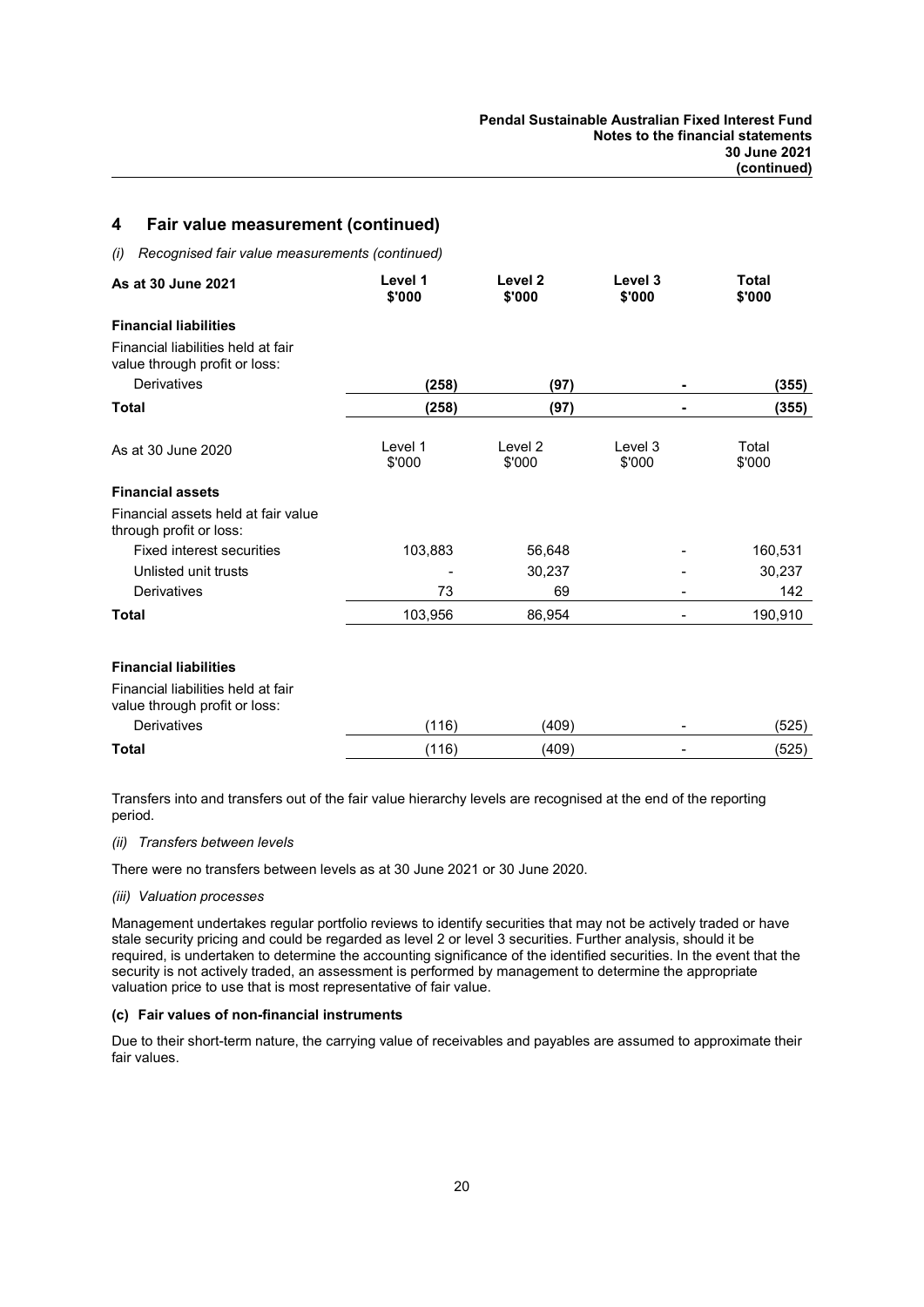### 5 Interest income

|                                                                                                              | Year ended      |                 |  |
|--------------------------------------------------------------------------------------------------------------|-----------------|-----------------|--|
|                                                                                                              | 30 June<br>2021 | 30 June<br>2020 |  |
|                                                                                                              | \$'000          | \$'000          |  |
| Interest income from debt securities designated at fair value through profit<br>or loss                      | 4,311           | 4,277           |  |
| Interest income from financial assets not at fair value through profit or loss:<br>Cash and cash equivalents |                 | 9               |  |
| Total interest income                                                                                        | 4.311           | 4.286           |  |

### 6 Remuneration of auditors

|                                                           | Year ended      |                 |  |
|-----------------------------------------------------------|-----------------|-----------------|--|
|                                                           | 30 June<br>2021 | 30 June<br>2020 |  |
|                                                           | \$              | \$              |  |
| Audit and other assurance services                        |                 |                 |  |
| Audit of financial statements                             | 24,620          | 23,961          |  |
| Other services*                                           | 2,294           | 2,341           |  |
| Total remuneration for audit and other assurance services | 26.914          | 26,302          |  |

\* Other services include compliance plan audit and controls reporting.

Audit fees were paid by the Responsible Entity for the years ended 30 June 2021 and 30 June 2020.

### 7 Net assets attributable to unitholders

Movements in the number of units and net assets attributable to unitholders during the year were as follows:

|                                                    | 30 June<br>2021 | 30 June<br>2020 | 30 June<br>2021 | 30 June<br>2020 |
|----------------------------------------------------|-----------------|-----------------|-----------------|-----------------|
|                                                    | No. '000        | No. '000        | \$'000          | \$'000          |
| Opening balance                                    | 182,560         | 207,143         | 190,108         | 218,765         |
| Profit/(loss) for the year                         | ۰               |                 | 781             | 10,625          |
| Applications                                       | 255,023         | 54,155          | 266,615         | 57,921          |
| Redemptions                                        | (38, 436)       | (85,077)        | (40, 085)       | (91,295)        |
| Units issued upon reinvestment of<br>distributions | 6.494           | 6.339           | 6,769           | 6,716           |
| Distributions paid and payable                     | ٠               |                 | (3,072)         | (12,624)        |
| Closing balance                                    | 405,641         | 182.560         | 421.116         | 190.108         |

As stipulated within the Fund's Constitution, each unit represents a right to an individual share in the Fund and does not extend to a right to the underlying assets of the Fund. There are no separate classes of units and each unit has the same rights attached to it as all other units of the Fund.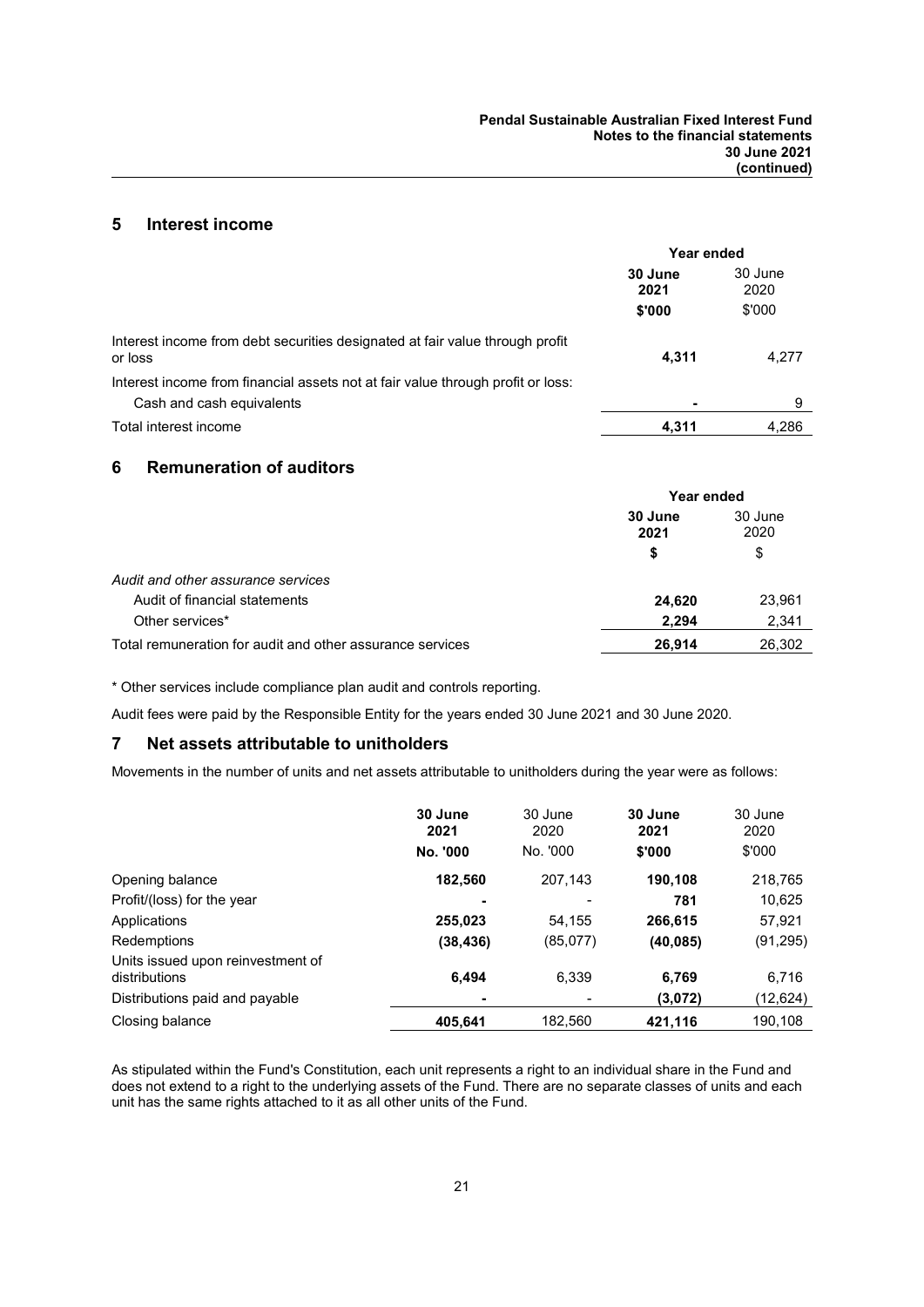### 7 Net assets attributable to unitholders (continued)

### (a) Capital risk management

Management manages the Fund's net assets attributable to unitholders as capital. The amount of net assets attributable to unitholders can change significantly on a daily basis as the Fund is subject to daily applications and redemptions at the discretion of unitholders.

Management monitors the level of daily applications and redemptions relative to the liquid assets in the Fund. In the event of a significant redemption, as permitted under the governing documents, management may decide to pay a special distribution and/or may delay payment of the redemption amount.

### 8 Distributions to unitholders

|                                    | Year ended                |                               |        |                               |  |
|------------------------------------|---------------------------|-------------------------------|--------|-------------------------------|--|
|                                    | 30 June<br>2021<br>\$'000 | 30 June<br>2021<br><b>CPU</b> |        | 30 June<br>2020<br><b>CPU</b> |  |
| Distributions paid                 |                           |                               |        |                               |  |
| - 30 September                     | 609                       | 0.250                         | 616    | 0.300                         |  |
| - 31 October                       | -                         | -                             | 1,813  | 1.000                         |  |
| - 31 December                      | 740                       | 0.250                         | 582    | 0.300                         |  |
| - 31 March<br>Distribution payable | 363                       | 0.100                         | 533    | 0.300                         |  |
| - 30 June                          | 1,360                     | 0.335                         | 9,080  | 4.974                         |  |
| Total                              | 3,072                     | 0.935                         | 12,624 | 6.874                         |  |

### 9 Cash and cash equivalents

|                                 | As at                     |                           |  |
|---------------------------------|---------------------------|---------------------------|--|
|                                 | 30 June<br>2021<br>\$'000 | 30 June<br>2020<br>\$'000 |  |
| Cash at bank                    | 2,790                     | 501                       |  |
| Cash management trusts          | 13,737                    | 5,696                     |  |
| Total cash and cash equivalents | 16,527                    | 6,197                     |  |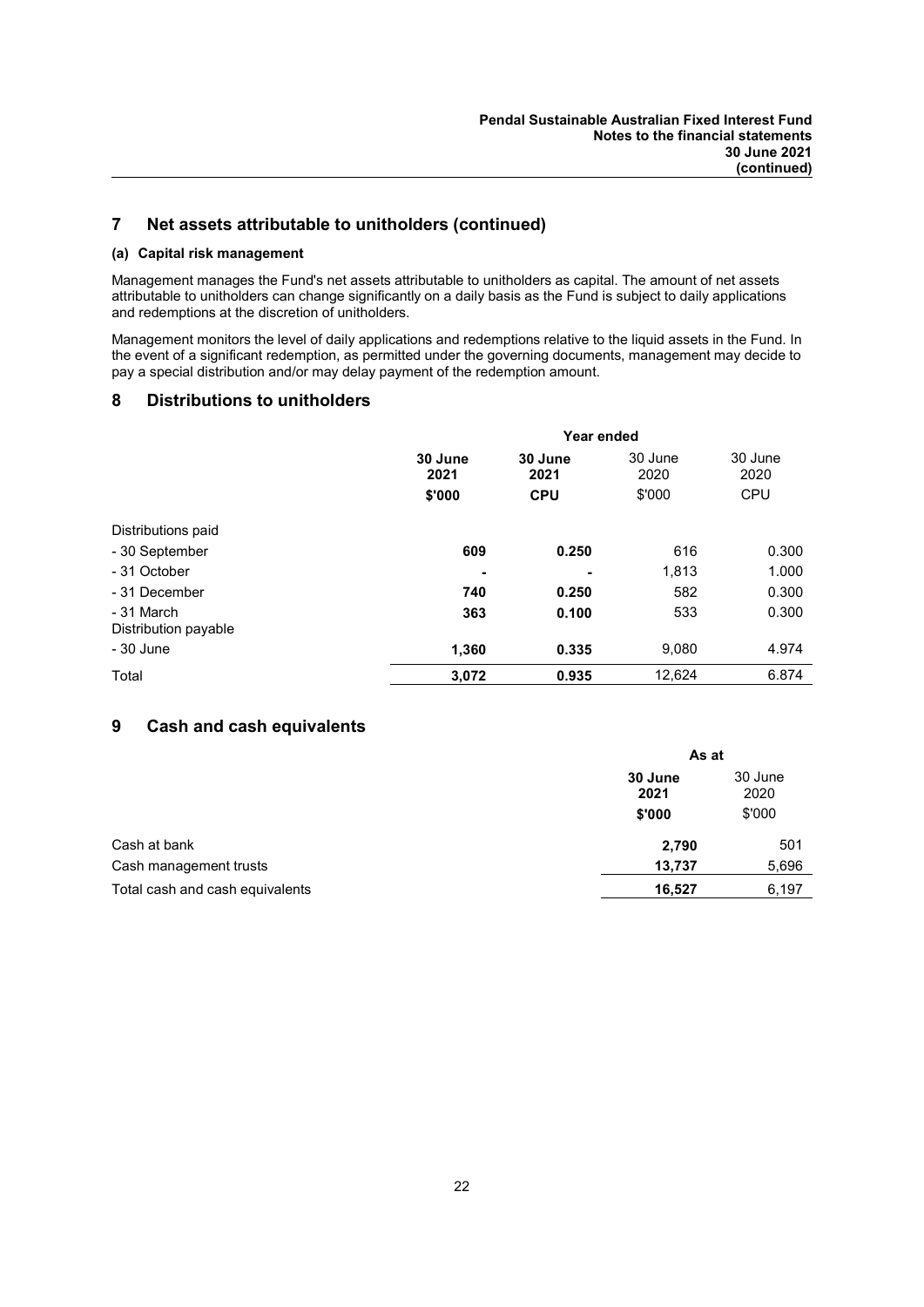|                                                                          | As at                                |                               |
|--------------------------------------------------------------------------|--------------------------------------|-------------------------------|
|                                                                          | 30 June<br>2021<br><b>Fair value</b> | 30 June<br>2020<br>Fair value |
|                                                                          | \$'000                               | \$'000                        |
| Financial assets held at fair value through profit or loss               |                                      |                               |
| <b>Fixed interest securities</b>                                         | 369,197                              | 160,531                       |
| Unlisted unit trusts                                                     | 31,417                               | 30,237                        |
| Derivatives (note 12)                                                    | 536                                  | 142                           |
| Total financial assets held at fair value through profit or loss         | 401,150                              | 190,910                       |
|                                                                          |                                      |                               |
| <b>Comprising:</b>                                                       |                                      |                               |
| <b>Fixed interest securities</b>                                         |                                      |                               |
| Commonwealth government securities                                       | 126,670                              | 65,486                        |
| Other public sector securities                                           | 83,827                               | 38,397                        |
| Other bonds*                                                             | 158,700                              | 56,648                        |
| Total fixed interest securities                                          | 369,197                              | 160,531                       |
|                                                                          |                                      |                               |
| <b>Unlisted unit trusts</b><br>Units in Australian fixed interest trusts |                                      |                               |
|                                                                          | 31,417                               | 30,237                        |
| Total unlisted unit trusts                                               | 31,417                               | 30,237                        |
| <b>Derivatives</b>                                                       |                                      |                               |
| Australian fixed interest futures                                        | 202                                  | 73                            |
| Credit default swaps                                                     |                                      | 69                            |
| Futures in respect of money market securities                            | 2                                    |                               |
| Interest rate swaps                                                      | 332                                  |                               |
| Total derivatives                                                        | 536                                  | 142                           |
|                                                                          |                                      |                               |
| Total financial assets held at fair value through profit or loss         | 401,150                              | 190,910                       |

### 10 Financial assets held at fair value through profit or loss

\* Other bonds include mortgage backed securities, corporate bonds and floating rate notes.

An overview of the risk exposures and fair value measurements relating to financial assets at fair value through profit or loss is included in note 3 and note 4.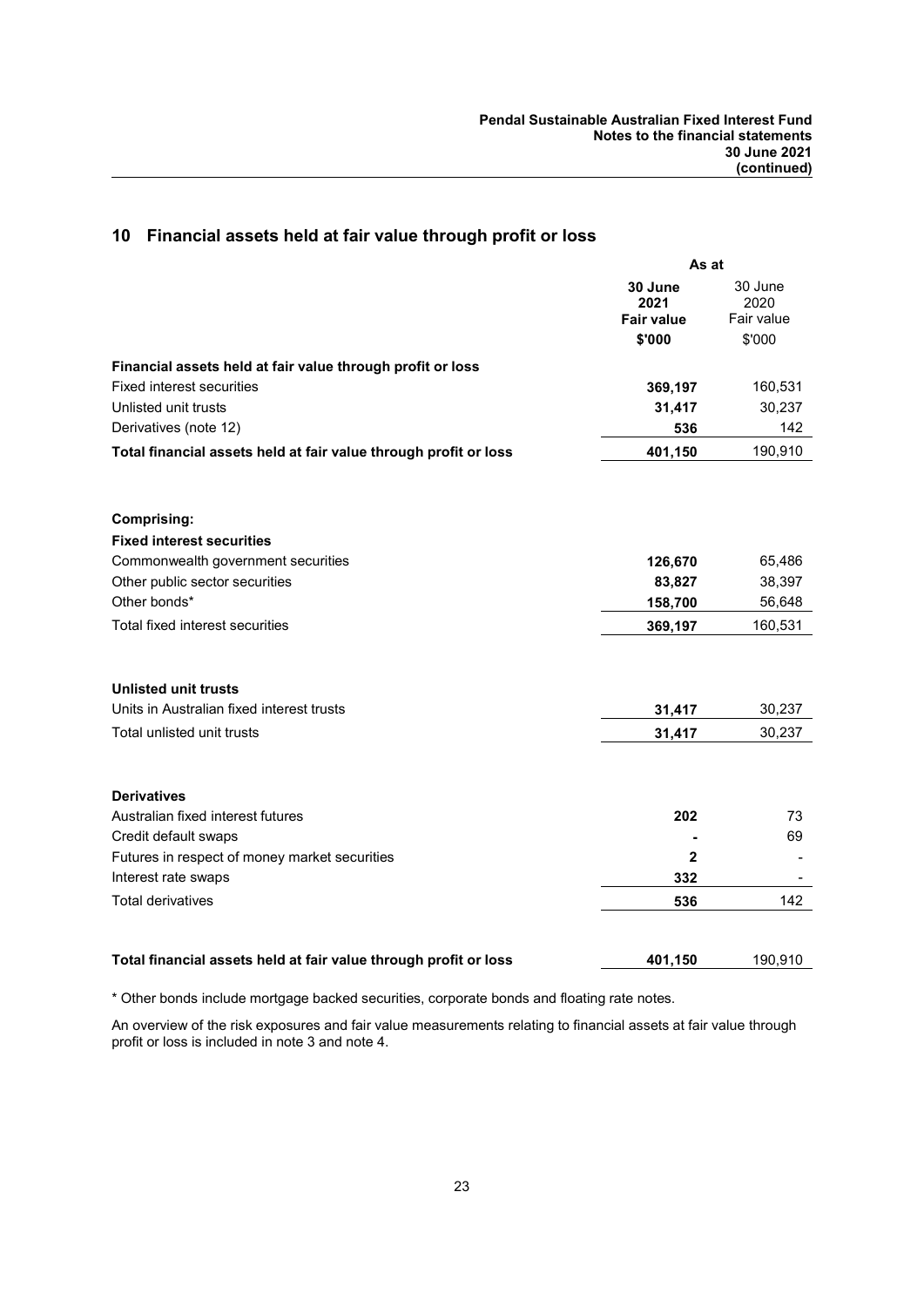### 11 Financial liabilities held at fair value through profit or loss

|                                                                       | As at                                          |                                         |
|-----------------------------------------------------------------------|------------------------------------------------|-----------------------------------------|
|                                                                       | 30 June<br>2021<br><b>Fair value</b><br>\$'000 | 30 June<br>2020<br>Fair value<br>\$'000 |
| Financial liabilities held at fair value through profit or loss       |                                                |                                         |
| Derivatives (note 12)                                                 | 355                                            | 525                                     |
| Total financial liabilities held at fair value through profit or loss | 355                                            | 525                                     |
| <b>Derivatives</b>                                                    |                                                |                                         |
| Australian fixed interest futures                                     | 258                                            | 2                                       |
| Credit default swaps                                                  |                                                | 129                                     |
| Futures in respect of money market securities                         |                                                | 114                                     |
| Interest rate swaps                                                   | 97                                             | 280                                     |
| Total derivatives                                                     | 355                                            | 525                                     |
| Total financial liabilities held at fair value through profit or loss | 355                                            | 525                                     |

An overview of the risk exposures and fair value measurements relating to financial liabilities at fair value through profit or loss is included in note 3 and note 4.

### 12 Derivative financial instruments

A derivative is a financial instrument or other contract which is settled at a future date and whose value changes in response to the change in a specified interest rate, financial instrument price, commodity price, foreign exchange rate, index of prices or rates, credit rating, credit index or other variable.

Derivative transactions are entered into in the normal course of business.

Derivative financial instruments require no initial net investment or an initial net investment that is smaller than would be required for other types of contracts that would be expected to have a similar response to changes in market factors.

Derivative transactions include many different instruments such as forward currency contracts, futures and options. Derivatives are considered to be part of the investment process and the use of derivatives is an essential part of the Fund's portfolio management. Derivatives are not managed in isolation. Consequently the use of derivatives is multifaceted and includes:

- hedging to protect an asset or liability against a fluctuation in market values or to reduce volatility,
- a substitution for trading of physical securities, and
- adjusting asset exposures within the parameters set in the investment strategy, and/or adjusting the duration of fixed interest portfolios or the weighted average maturity of cash portfolios.

While derivatives are used for trading purposes, they are not used to gear (leverage) a portfolio. Gearing a portfolio occurs if the level of exposure to the markets exceeds the underlying value of the Fund.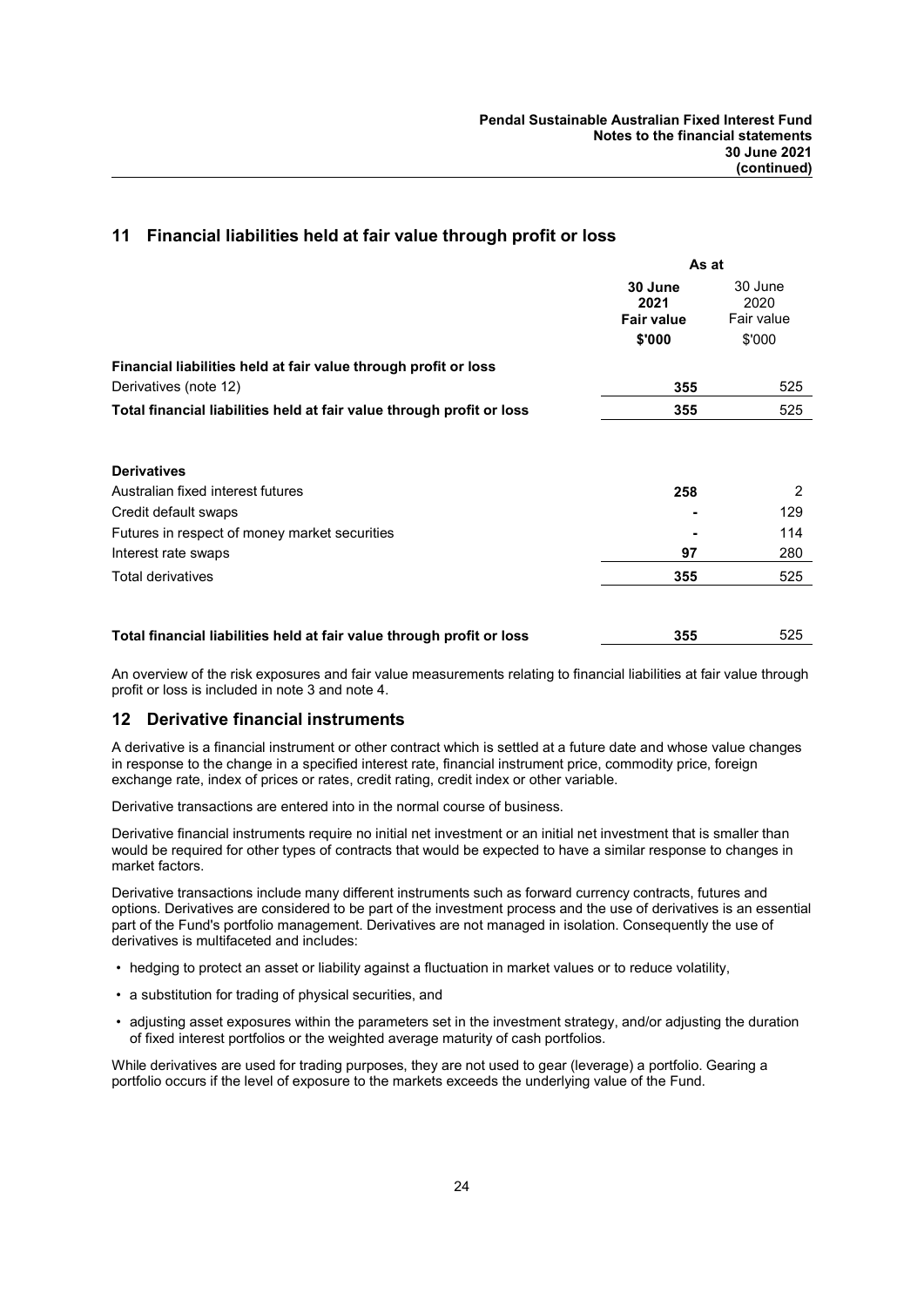### 12 Derivative financial instruments (continued)

The following derivative financial instruments were held during the year:

### (a) Futures

Futures are contractual obligations to buy or sell financial instruments on a future date at a specified price, established in an organised market. Futures contracts are collateralised by cash or marketable securities. Changes in the values of futures contracts are usually settled net daily with the exchange or broker. Interest rate futures are contractual obligations to receive or pay a net amount based on changes in interest rates at a future date at a specified price, established in an organised financial market.

### (b) Interest rate swaps

Interest rate swaps are agreements between two parties to exchange their interest obligations (payments) or receipts at set intervals on a notional principal amount over an agreed time period.

### (c) Credit default swaps

Credit default swaps ("CDS") are a form of insurance which protects the buyer of the CDS in the case of a loan default. If the loan defaults, the buyer of the CDS can exchange or "swap" the defaulted loan (or in some CDSs the reduced cash value of the defaulted loan) for the face value of the loan. One difference between a traditional insurance policy and a CDS is that anyone can purchase a CDS, even those who have no direct "insurable interest" in the lender. The buyer of the CDS makes a series of payments to the seller and, in exchange, receives a payoff if the loan or any credit instrument named in the contract (typically a bond or loan) defaults, creating a credit event.

The derivative financial instruments held at the end of each reporting period are detailed below:

|                                               | As at                                              |                                                    |
|-----------------------------------------------|----------------------------------------------------|----------------------------------------------------|
|                                               | 30 June<br>2021<br>Contract/<br>notional<br>\$'000 | 30 June<br>2020<br>Contract/<br>notional<br>\$'000 |
| <b>Buy</b>                                    |                                                    |                                                    |
| Australian fixed interest futures             | 118,129                                            | 67,209                                             |
| Credit default swaps                          |                                                    | 24,717                                             |
| Interest rate swaps<br><b>Sell</b>            | 32,200                                             | 20,200                                             |
| Credit default swaps                          |                                                    | 24,717                                             |
| Futures in respect of money market securities | 153,987                                            | 131,844                                            |
| Interest rate swaps                           | 32,200                                             | 20.200                                             |

### Risk exposures and fair value measurements

Information about the exposure to credit risk, foreign exchange risk and interest rate risk and the methods and assumptions used in determining fair values is provided in note 3 and note 4 to the financial statements. The maximum exposure to credit risk at the end of the reporting period is the carrying amount of each class of derivative financial instruments disclosed above.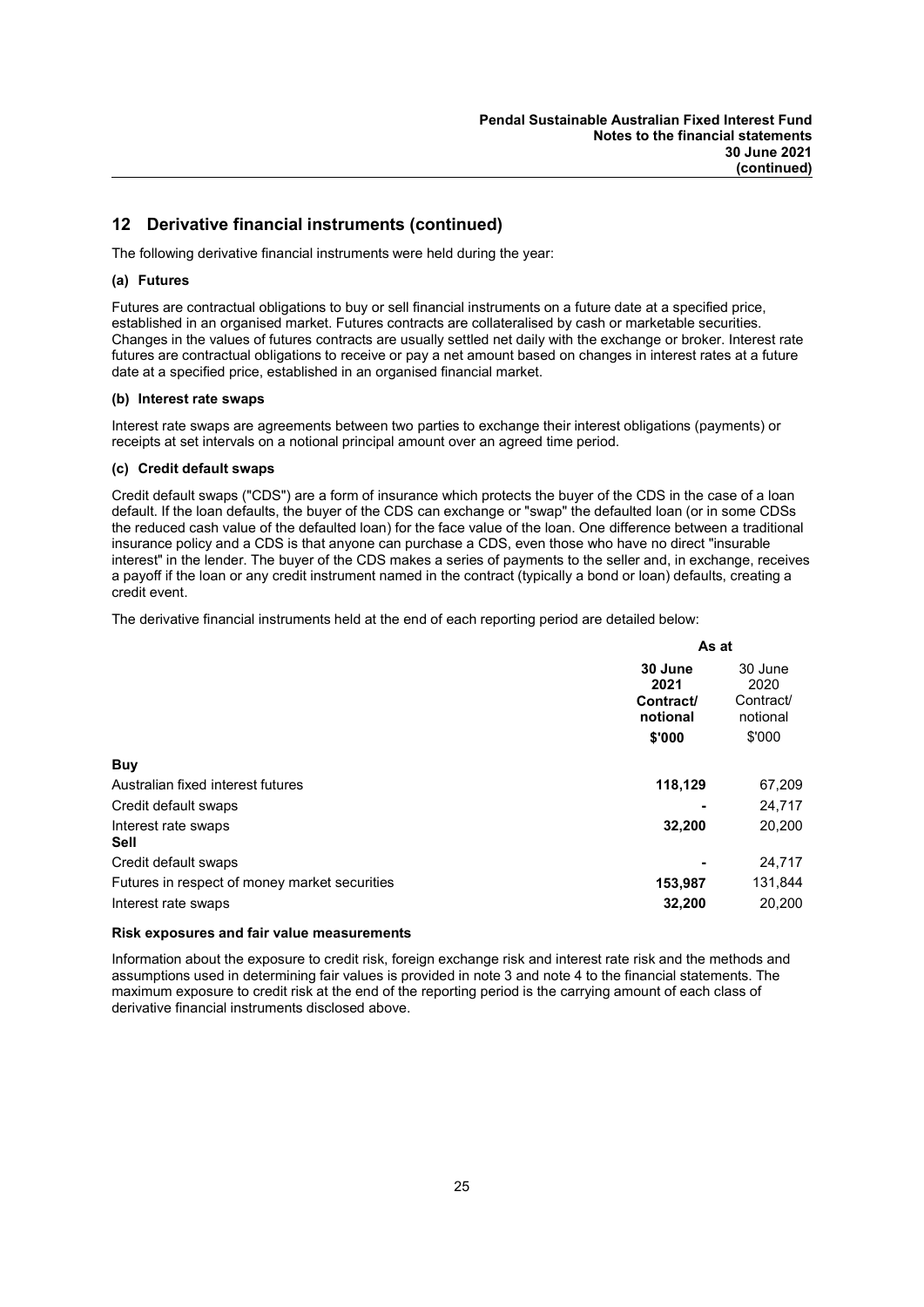### 13 Related party transactions

### (a) Responsible Entity

The Responsible Entity of the Fund is Pendal Fund Services Limited (ABN 13 161 249 332), a wholly owned subsidiary of Pendal Group Limited (ABN 28 126 385 822). The registered office of the Responsible Entity and the Fund is Level 14, The Chifley Tower, 2 Chifley Square, Sydney, NSW 2000.

### (b) Directors

The directors of Pendal Fund Services Limited during the financial year or since the end of the year and up to the date of this report were as follows:

Richard Brandweiner (appointed 6 March 2019) Justin Howell (appointed 7 May 2018) Anthony Serhan (appointed 6 December 2019) Cameron Williamson (appointed 15 November 2012)

### (c) Other key management personnel

There was no other person with responsibility for planning, directing and controlling the activities of the Fund, directly or indirectly, during the financial year.

### (d) Responsible Entity's/manager's fees and other transactions

For the year ended 30 June 2021, in accordance with the Fund's governing documents, the Fund incurred a total management fee of 0.40% (inclusive of GST, net of RITC available to the Fund) per annum (2020: 0.40%).

This fee is partially paid out of the Fund and partially out of the assets of the underlying funds into which the Fund invests. The latter is reflected in the daily unit prices for the underlying funds.

All expenses in connection with the preparation of accounting records and the maintenance of the unit register are fully borne by the Responsible Entity.

All related party transactions are conducted on normal commercial terms and conditions. The transactions during the year and amounts payable/(receivable) at the end of each reporting period between the Fund and the Responsible Entity were as follows:

|                                                                                                               | 30 June<br>2021<br>\$'000 | 30 June<br>2020<br>\$'000 |
|---------------------------------------------------------------------------------------------------------------|---------------------------|---------------------------|
| Management fees incurred by the Fund #                                                                        | 1.099                     | 773                       |
| Aggregate amounts payable/(receivable) to/(from) the Responsible Entity at<br>the end of the reporting period | 124                       | 53                        |

# This represents the amount paid out of the Fund to the Responsible Entity. In addition to this amount, the total fee charged also includes the fees charged in the underlying funds.

Where the Fund invests into other funds, the Responsible Entity's fee is calculated after rebating the fees charged in the underlying funds. As a consequence, the amounts shown in the statement of comprehensive income reflect only the amount of the fee charged directly to the Fund.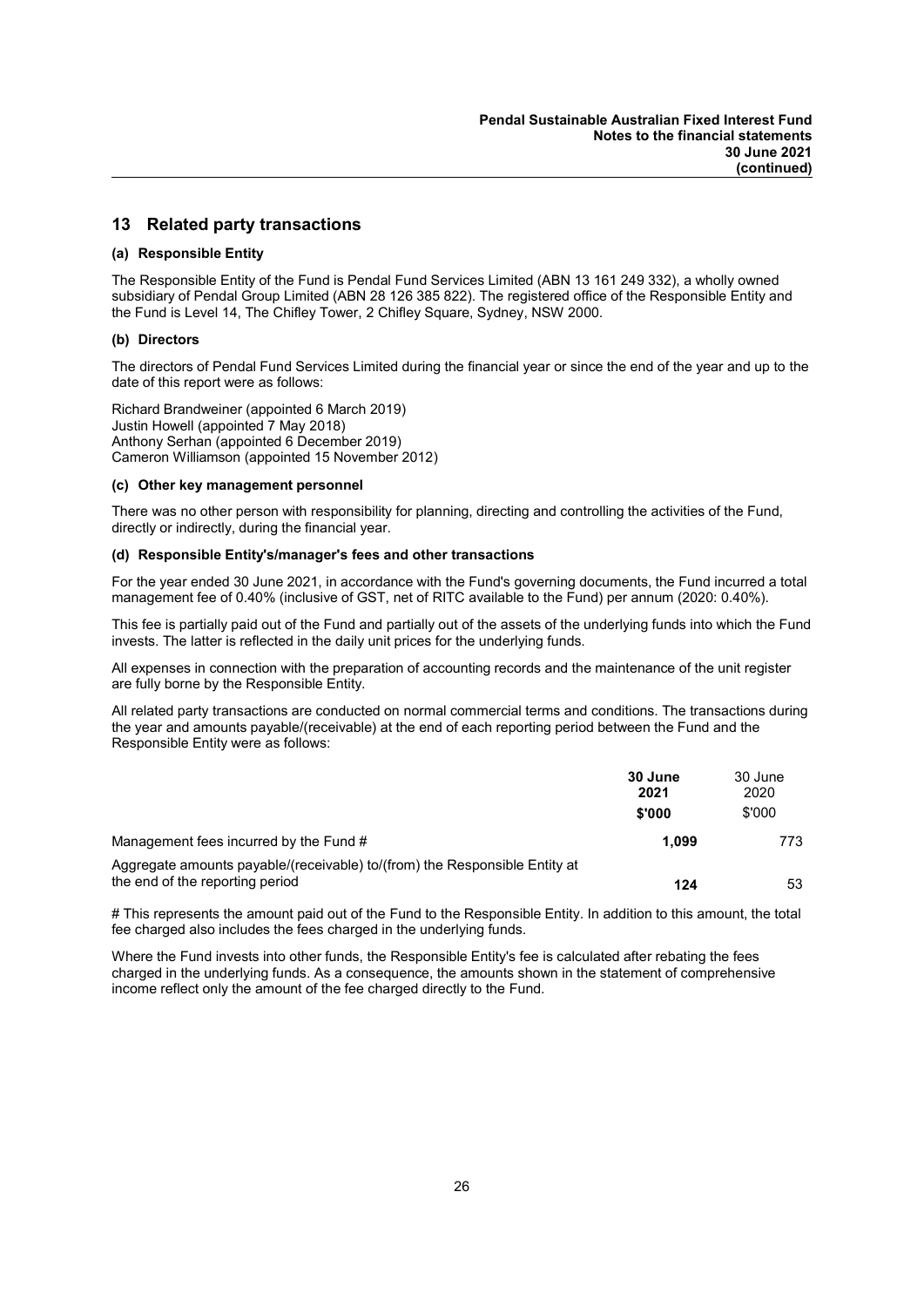### 13 Related party transactions (continued)

### (e) Related party unitholdings

Parties related to the Fund (including the Responsible Entity, its related parties and other funds managed by the Responsible Entity) held units in the Fund as follows:

### 30 June 2021

|                                            | Number of<br>units held<br>opening | Number of<br>units held<br>closing | <b>Interest</b><br>held | Number of<br>units<br>acquired | Number of<br>units<br>disposed | <b>Distributions</b><br>paid/payable<br>by the Fund |
|--------------------------------------------|------------------------------------|------------------------------------|-------------------------|--------------------------------|--------------------------------|-----------------------------------------------------|
| <b>Unitholder</b>                          | 000's Units                        | 000's Units                        | %                       | 000's Units                    | 000's Units                    | \$'000                                              |
| Pendal Sustainable<br><b>Balanced Fund</b> | 41.897                             | 64.169                             | 15.82                   | 22.272                         |                                | 541                                                 |
| Pendal Sustainable<br>Conservative Fund    | 53,466                             | 64.296                             | 15.85                   | 10.830                         | $\blacksquare$                 | 584                                                 |
| <b>Total</b>                               | 95,363                             | 128.465                            | 31.67                   | 33.102                         | $\overline{\phantom{a}}$       | 1.125                                               |

### 30 June 2020

|                                                   | Number of<br>units held<br>opening | Number of<br>units held<br>closing | Interest<br>held | Number of<br>units<br>acquired | Number of<br>units<br>disposed | <b>Distributions</b><br>paid/payable<br>by the Fund |
|---------------------------------------------------|------------------------------------|------------------------------------|------------------|--------------------------------|--------------------------------|-----------------------------------------------------|
| Unitholder                                        | 000's Units                        | 000's Units                        | %                | 000's Units                    | 000's Units                    | \$'000                                              |
| <b>Pendal Sustainable</b><br><b>Balanced Fund</b> | 78.169                             | 41.897                             | 22.95            | 3.298                          | (39, 570)                      | 3,156                                               |
| Pendal Sustainable<br>Conservative Fund           | 83.419                             | 53.466                             | 29.29            | 3.245                          | (33,198)                       | 3,958                                               |
| Total                                             | 161,588                            | 95.363                             | 52.24            | 6.543                          | (72,768)                       | 7.114                                               |

### (f) Transactions with key management personnel

Key management personnel services are provided by Pendal Fund Services Limited and included in the management fees disclosed in (d) above. There is no separate charge for these services. There was no compensation paid directly by the Fund to any of the key management personnel.

The Fund has not made, guaranteed or secured, directly or indirectly, any loans to the key management personnel or their personally related entities at any time during the reporting period.

### Key management personnel unitholdings

At 30 June 2021, no key management personnel held units in the Fund (2020: Nil).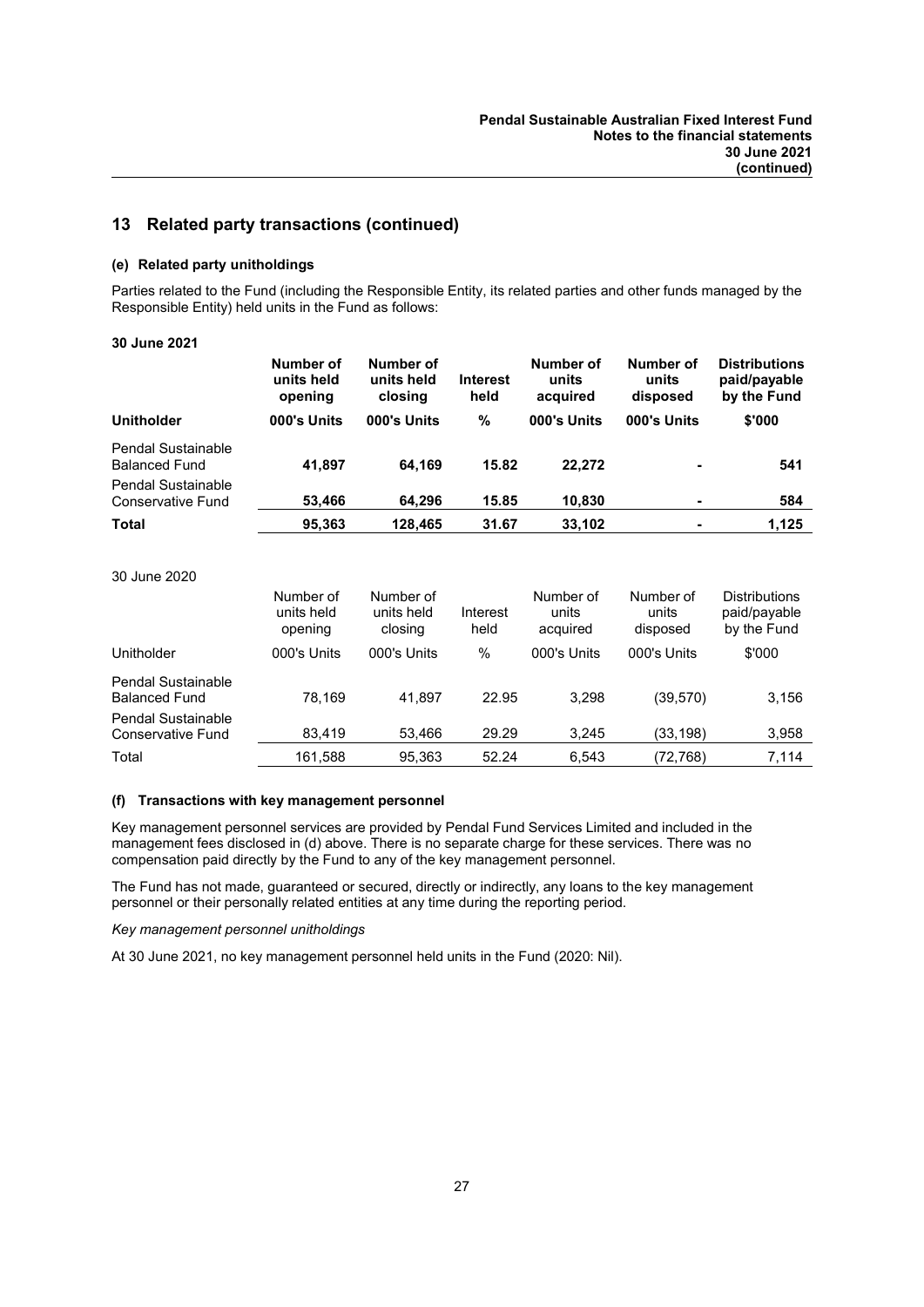### 13 Related party transactions (continued)

### (g) Investments

The Fund held the following investments including funds which are also managed by the Responsible Entity or its related parties:

### 30 June 2021

|                                       | Fair value of<br>investment<br>\$'000 | <b>Interest</b><br>held<br>% | <b>Distributions</b><br>received/<br>receivable<br>\$'000 | Units acquired<br>during the year<br>000's Units | Units disposed<br>during the year<br>000's Units |
|---------------------------------------|---------------------------------------|------------------------------|-----------------------------------------------------------|--------------------------------------------------|--------------------------------------------------|
| Pendal Liquidity<br>Management Trust* | 13,737                                | 0.89                         | 38                                                        | 221,248                                          | (213, 207)                                       |
| Regnan Credit<br>Impact Trust         | 31.417                                | 39.88                        | 498                                                       | 354                                              |                                                  |
| <b>Total</b>                          | 45,154                                |                              | 536                                                       |                                                  |                                                  |

\*This investment is included in cash and cash equivalents.

#### 30 June 2020

|                                       | Fair value of<br>investment | Interest held | <b>Distributions</b><br>received/<br>receivable | Units acquired<br>during the year | Units disposed<br>during the year |
|---------------------------------------|-----------------------------|---------------|-------------------------------------------------|-----------------------------------|-----------------------------------|
|                                       | \$'000                      | $\%$          | \$'000                                          | 000's Units                       | 000's Units                       |
| Pendal Liquidity<br>Management Trust* | 5,696                       | 0.22          | 78                                              | 109.903                           | (107, 680)                        |
| Regnan Credit<br><b>Impact Trust</b>  | 30.237                      | 99.98         | 91                                              | 30,000                            |                                   |
| Total                                 | 35,933                      |               | 169                                             |                                   |                                   |

\*This investment is included in cash and cash equivalents.

Distributions received/receivable includes the following amounts which remain unpaid at the end of each reporting period:

|                                   | As at           |                 |
|-----------------------------------|-----------------|-----------------|
|                                   | 30 June<br>2021 | 30 June<br>2020 |
|                                   | \$'000          | \$'000          |
| <b>Distributions receivable</b>   |                 |                 |
| Pendal Liquidity Management Trust | 3               | 4               |
| Regnan Credit Impact Trust        | 226             | 91              |
| <b>Total</b>                      | 229             | 95              |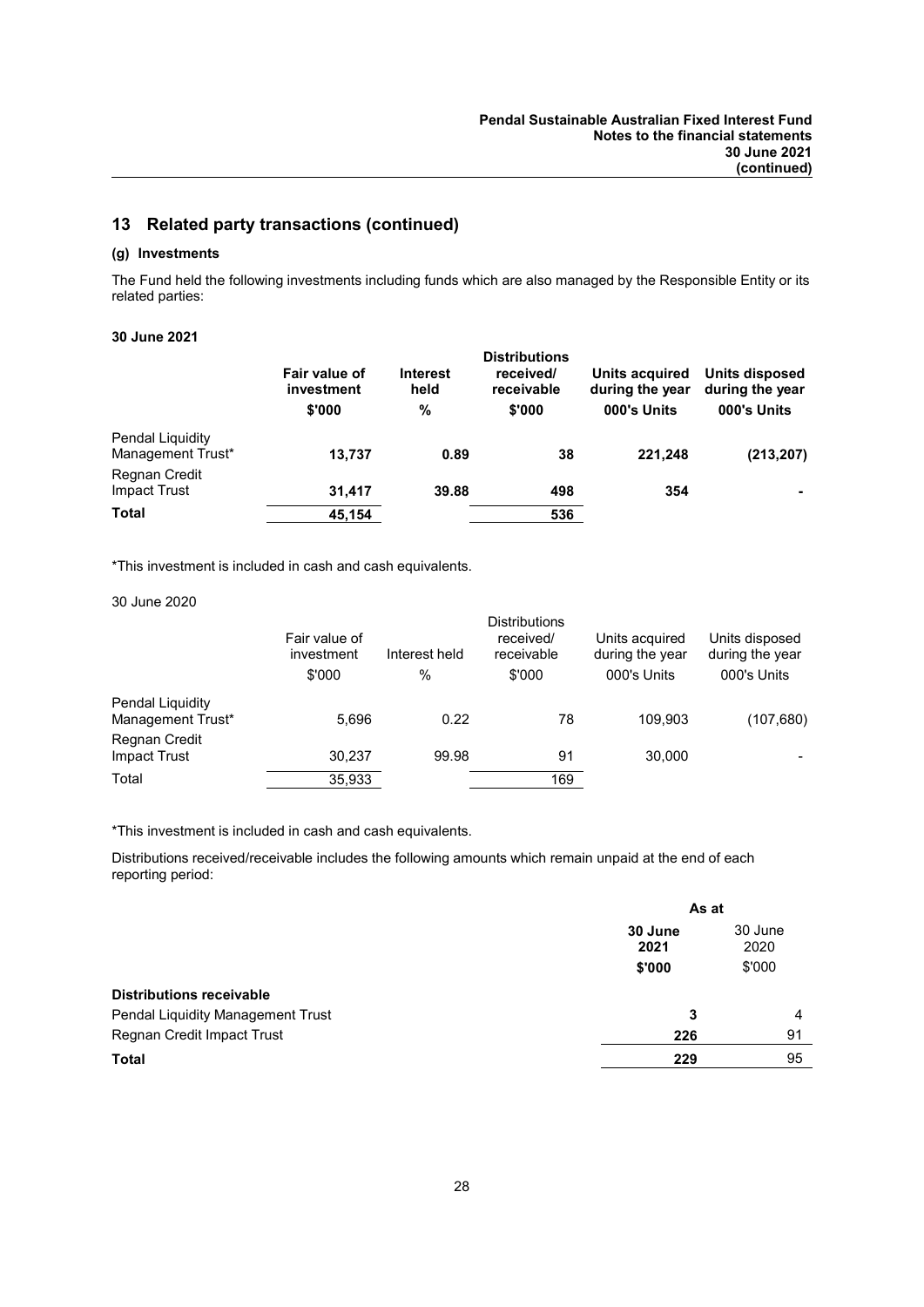### 13 Related party transactions (continued)

### (h) Other transactions within the Fund

Apart from those details disclosed in this note, no key management personnel have entered into a material contract with the Fund during the financial year and there were no material contracts involving key management personnel's interests existing at the end of the reporting period.

### 14 Investments in unconsolidated subsidiaries

The following subsidiary is recorded at fair value within financial assets held at fair value through profit or loss.

|                               |                      | <b>Fair value</b>         |                           | Ownership interest held by the<br><b>Fund</b> |                         |
|-------------------------------|----------------------|---------------------------|---------------------------|-----------------------------------------------|-------------------------|
| Name of entity                | Place of<br>business | 30 June<br>2021<br>\$'000 | 30 June<br>2020<br>\$'000 | 30 June<br>2021<br>%                          | 30 June<br>2020<br>$\%$ |
| Regnan Credit Impact<br>Trust | Australia            | 31,417                    | 30,237                    | 39.88                                         | 99.98                   |

During the year, the Fund ceased its majority holdings of Regnan Credit Impact Trust ("trust") as a result of applications by other unitholders in the trust.

### 15 Structured entities

A structured entity is an entity in which voting or similar rights are not the dominant factor in deciding control. Structured entities are generally created to achieve a narrow and well defined objective with restrictions around their ongoing activities. Depending on the Fund's power over the activities of the entity and its exposure to and ability to influence its own returns, it may control the entity. However, the Fund applies the Investment Entity Exemption available under AASB 10 Consolidated Financial Statements and therefore does not consolidate its controlled entities (refer to note 14). In other cases it may have exposure to such an entity but not control it.

An interest in a structured entity is any form of contractual or non-contractual involvement which creates variability in returns arising from the performance of the entity for the Fund. Such interests include holdings of units in unlisted trusts. The nature and extent of the Fund's interests in structured entities are summarised in notes 9 and 10.

During the year ended 30 June 2021 total net gains/(losses) incurred on investments in structured entities were \$818,000 (2020: \$237,000).

The Fund has exposures to unconsolidated structured entities through its investment activities. The Fund's maximum exposure to loss is restricted to the carrying value of the asset.

The Fund's overall risk management program focuses on ensuring compliance with its governing documents and seeks to maximise the returns derived for the level of risk to which the Fund is exposed. The risks associated with the investments are referred to in note 3.

During the year the Fund did not provide financial support to unconsolidated structured entities and has no intention of providing financial or other support.

The Fund's investment strategy entails investments in other funds on a regular basis. The Fund intends to continue investing in other funds.

As at 30 June 2021, there were no capital commitment obligations other than what is in unsettled sales or unsettled purchases in the balance sheet (2020: \$Nil).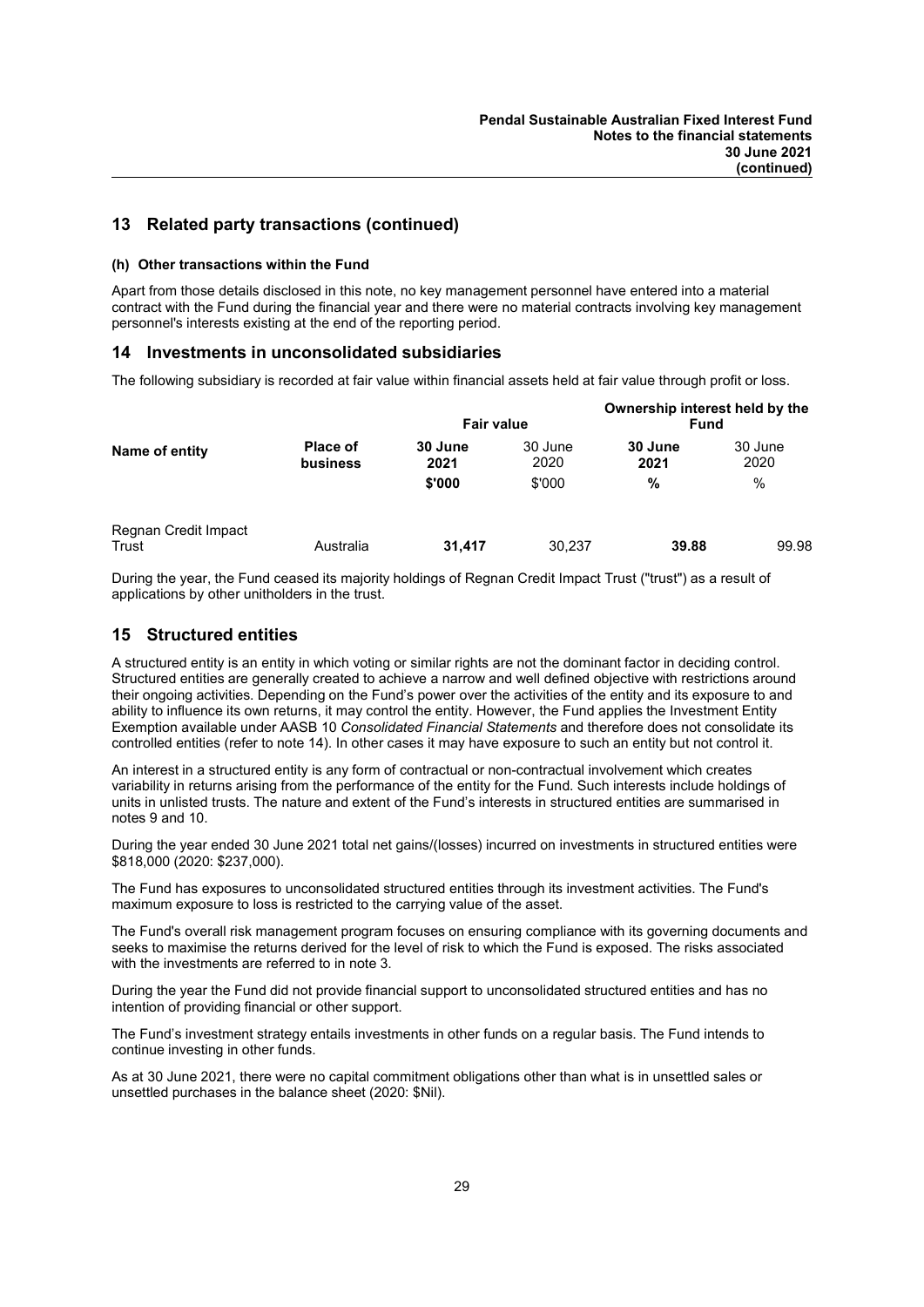### 16 Reconciliation of operating profit/(loss) to net cash inflow/(outflow) from operating activities

|                                                                                                         | Year ended      |                 |
|---------------------------------------------------------------------------------------------------------|-----------------|-----------------|
|                                                                                                         | 30 June<br>2021 | 30 June<br>2020 |
|                                                                                                         | \$'000          | \$'000          |
| (a) Reconciliation of operating profit/(loss) to net cash inflow/(outflow)<br>from operating activities |                 |                 |
| Operating profit/(loss) for the year                                                                    | 781             | 10,625          |
| Proceeds from sale of financial instruments held at fair value through profit<br>or loss                | 64,869          | 194,422         |
| Purchase of financial instruments held at fair value through profit or loss                             | (278, 418)      | (160, 924)      |
| Net (gains)/losses on financial instruments held at fair value through profit<br>or loss                | 2,935           | (7,003)         |
| Income reinvested                                                                                       | (362)           |                 |
| Net change in accrued income and receivables                                                            | (1,610)         | 327             |
| Net change in payables                                                                                  | 71              | (20)            |
| Net cash inflow/(outflow) from operating activities                                                     | (211, 734)      | 37,427          |

### (b) Non-cash transactions

| Distribution payments satisfied by the issue of units under the distribution |       |       |
|------------------------------------------------------------------------------|-------|-------|
| reinvestment plan                                                            | 6.769 | 6.716 |

### 17 Events occurring after the reporting period

No significant events have occurred since the end of the reporting period which would impact on the financial position of the Fund disclosed in the balance sheet as at 30 June 2021 or on the results and cash flows of the Fund for the year ended on that date.

### 18 Contingent assets and liabilities and commitments

There are no outstanding contingent assets, liabilities or commitments as at 30 June 2021 and 30 June 2020.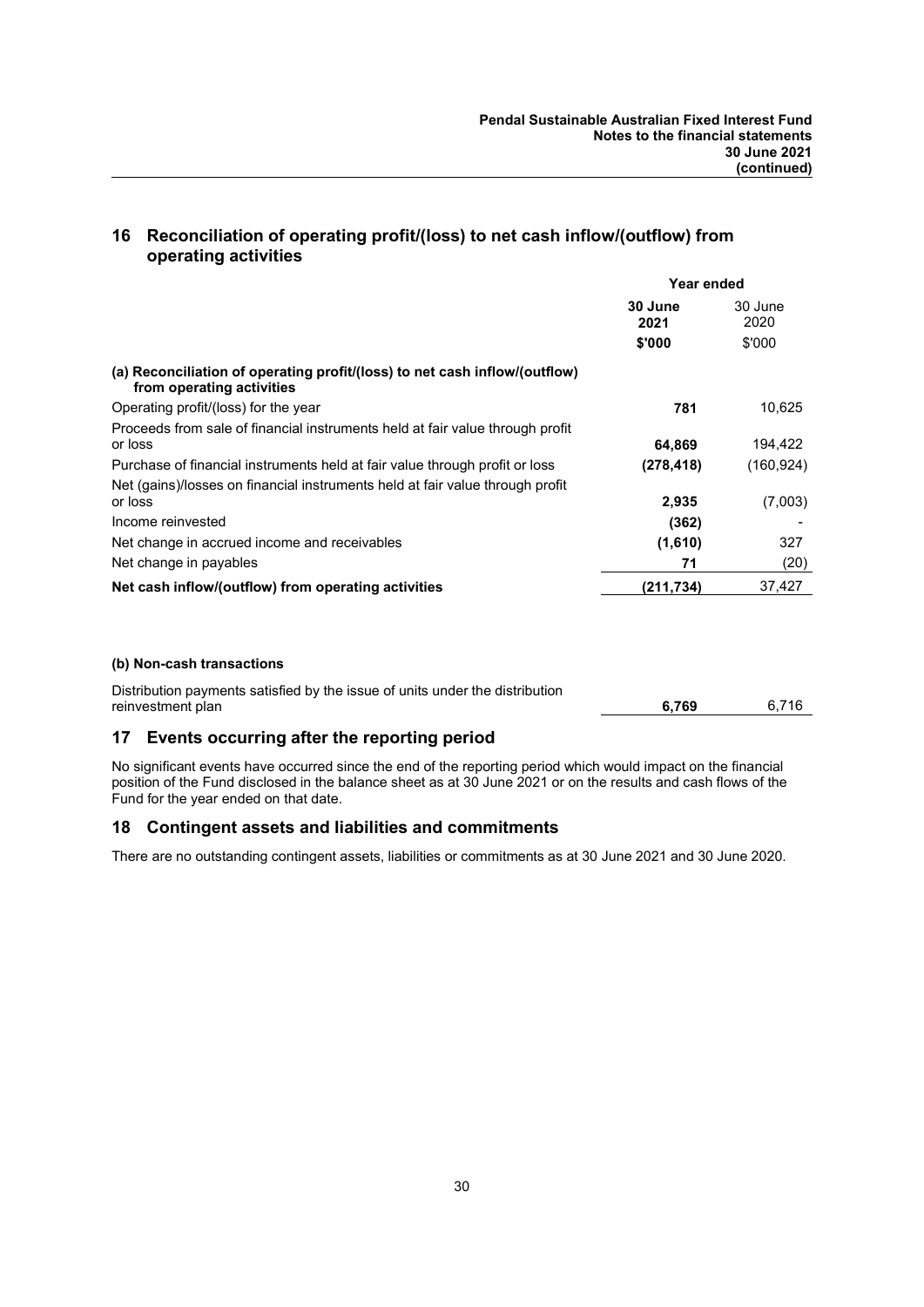### Directors' declaration

In the opinion of the directors of the Responsible Entity:

- (a) the financial statements and notes set out on pages 6 to 30 are in accordance with the Corporations Act 2001, including:
	- (i) complying with Accounting Standards, the Corporations Regulations 2001 and other mandatory professional reporting requirements, and
	- (ii) giving a true and fair view of the Fund's financial position as at 30 June 2021 and of its performance for the financial year ended on that date,
- (b) there are reasonable grounds to believe that the Fund will be able to pay its debts as and when they become due and payable, and
- (c) note 2(a) confirms that the financial statements comply with International Financial Reporting Standards as issued by the International Accounting Standards Board.

This declaration is made in accordance with a resolution of the directors.

Director

conduciner.

Director Sydney 9 September 2021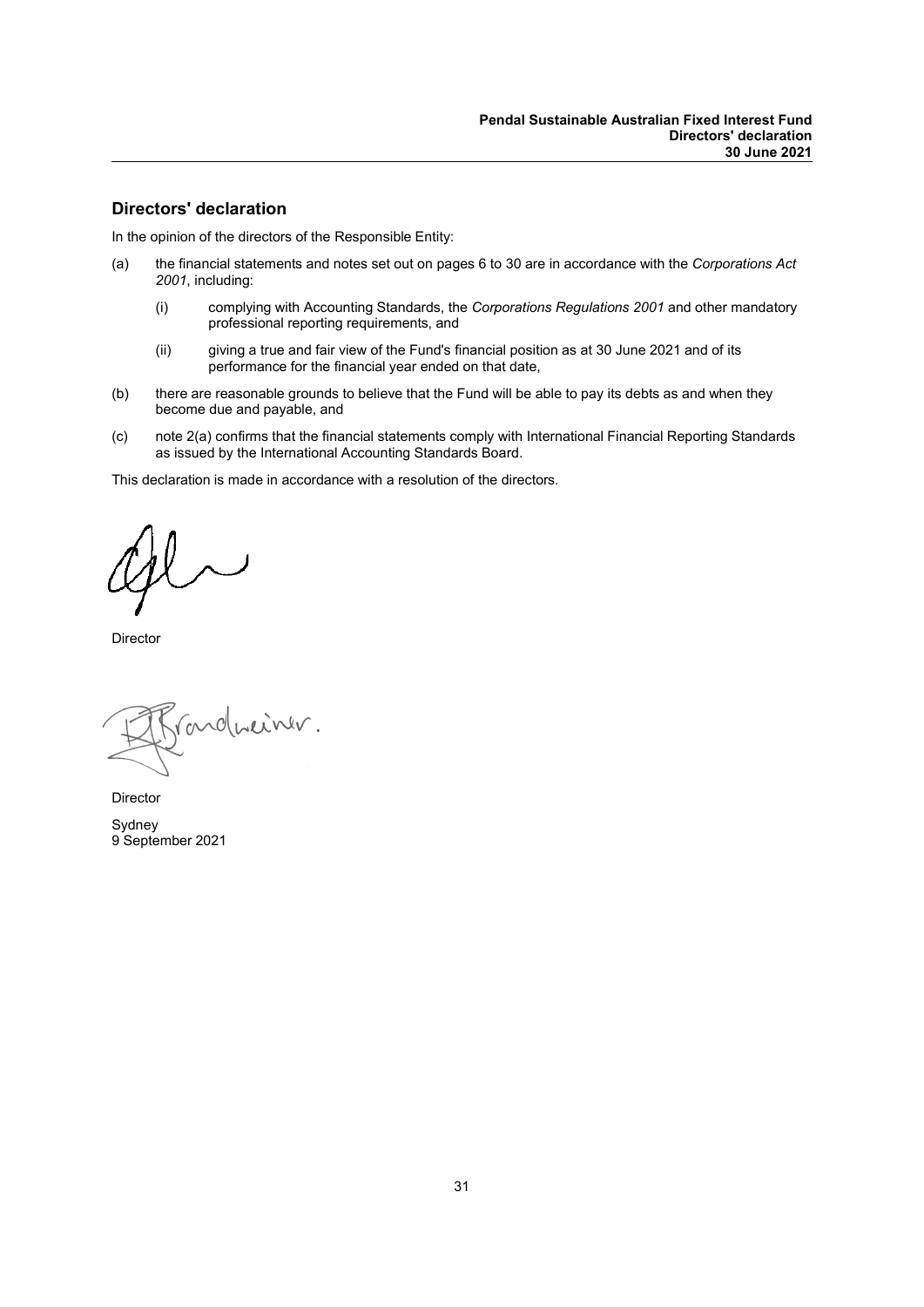

## Independent auditor's report

To the unitholders of Pendal Sustainable Australian Fixed Interest Fund

### Our opinion

### In our opinion:

The accompanying financial report of Pendal Sustainable Australian Fixed Interest Fund (the Fund) is in accordance with the Corporations Act 2001, including:

- (a) giving a true and fair view of the Fund's financial position as at 30 June 2021 and of its financial performance for the year then ended
- (b) complying with Australian Accounting Standards and the Corporations Regulations 2001.

### What we have audited

The financial report comprises:

- the balance sheet as at 30 June 2021
- the statement of comprehensive income for the year then ended
- the statement of changes in equity for the year then ended
- the statement of cash flows for the year then ended
- the notes to the financial statements, which include a summary of significant accounting policies and other explanatory information
- the directors' declaration.

### Basis for opinion

We conducted our audit in accordance with Australian Auditing Standards. Our responsibilities under those standards are further described in the Auditor's responsibilities for the audit of the financial report section of our report.

We believe that the audit evidence we have obtained is sufficient and appropriate to provide a basis for our opinion.

### Independence

We are independent of the Fund in accordance with the auditor independence requirements of the Corporations Act 2001 and the ethical requirements of the Accounting Professional and Ethical Standards Board's APES 110 Code of Ethics for Professional Accountants (including Independence Standards) (the Code) that are relevant to our audit of the financial report in Australia. We have also fulfilled our other ethical responsibilities in accordance with the Code.

### Other information

The directors of the Responsible Entity are responsible for the other information. The other information comprises the information included in the Fund's annual report for the year ended 30 June 2021, but does not include the financial report and our auditor's report thereon.

PricewaterhouseCoopers, ABN 52 780 433 757

One International Towers Sydney, Watermans Quay, Barangaroo, GPO BOX 2650, SYDNEY NSW 2001 T: +61 2 8266 0000, F: +61 2 8266 9999, www.pwc.com.au Level 11, 1PSQ, 169 Macquarie Street, Parramatta NSW 2150, PO Box 1155 Parramatta NSW 2124  $T: +61296592476, F: +61282669999, www.pwc.com.au$ 

Liability limited by a scheme approved under Professional Standards Legislation